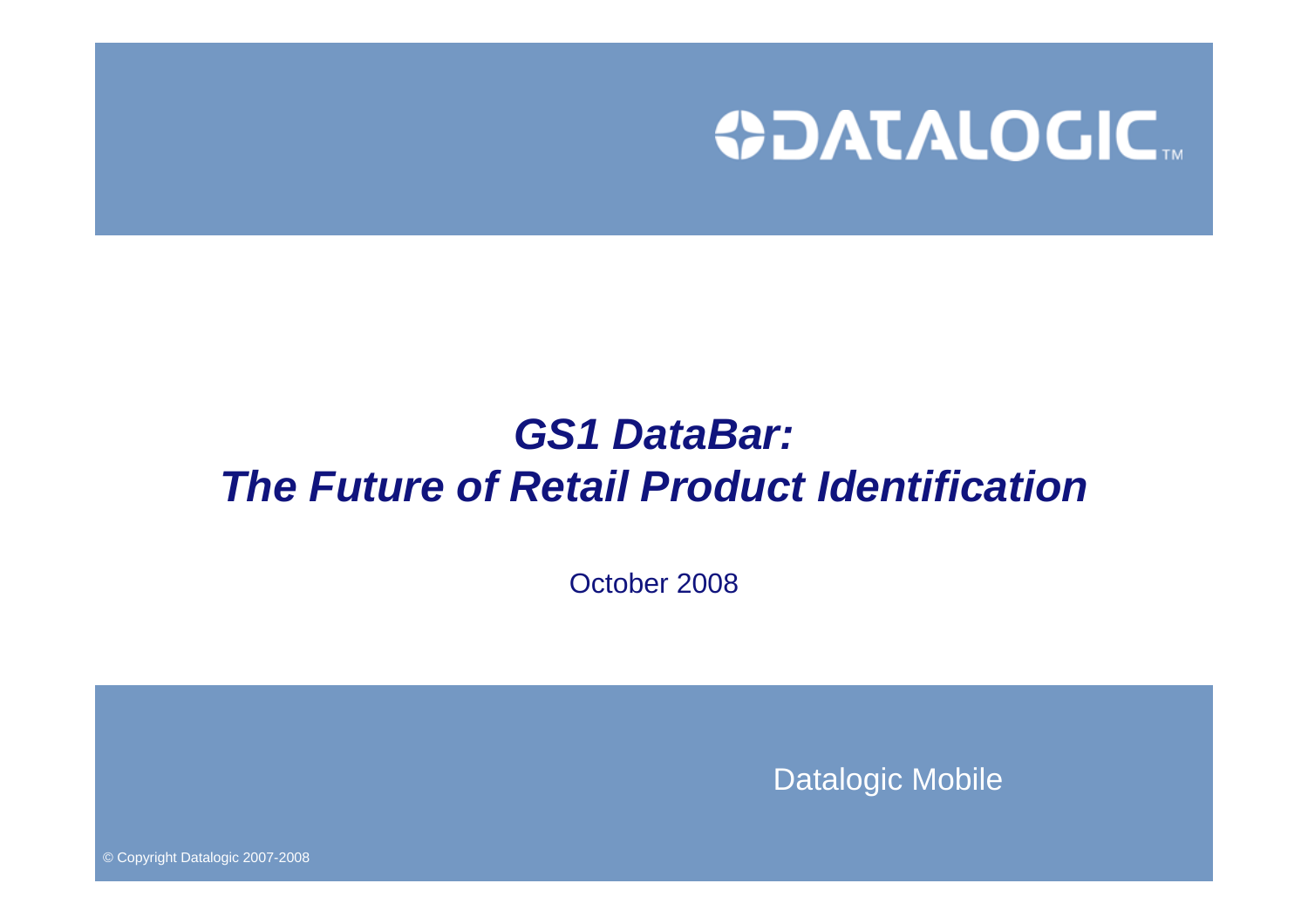

#### *What We'll Cover*

- Current product identification standards
	- UPC/EAN bar codes
	- Global Trade Item Numbers
	- Sunrise 2005—global normalization
- $\div$  Limitations that are driving system enhancements
- A new barcode, GS1 DataBar, is the solution
	- + Description
	- Sunrise 2010
- GS1 DataBar applications
	- Packaged goods
	- Fresh produce
	- Variable-measure fresh foods
	- Coupons
- Impacts and benefits of change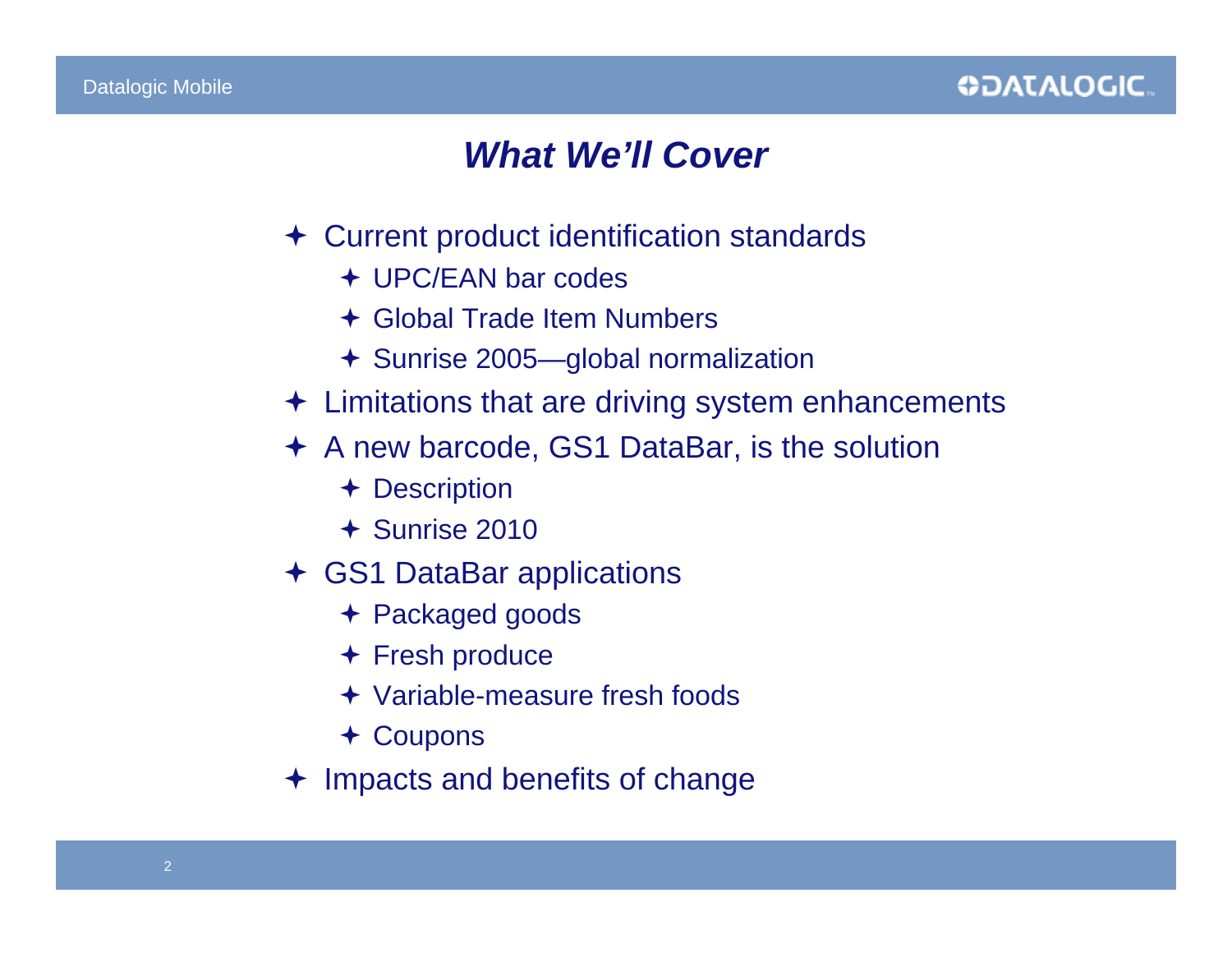#### *Supply Chain Standards*

- Developed by GS1 and GS1 US
	- Formerly named EAN and UCC (Uniform Code Council)
	- GS1 has over 100 Member Organizations, including GS1 US
- GS1 Products and Solutions
	- **← Bar Codes and Identification**
	- EPCglobal (RFID)
	- eCom (Electronic Commerce)
	- GDSN (Global Data Synchronization Network)
- Each solution relies on universal use of "GTIN"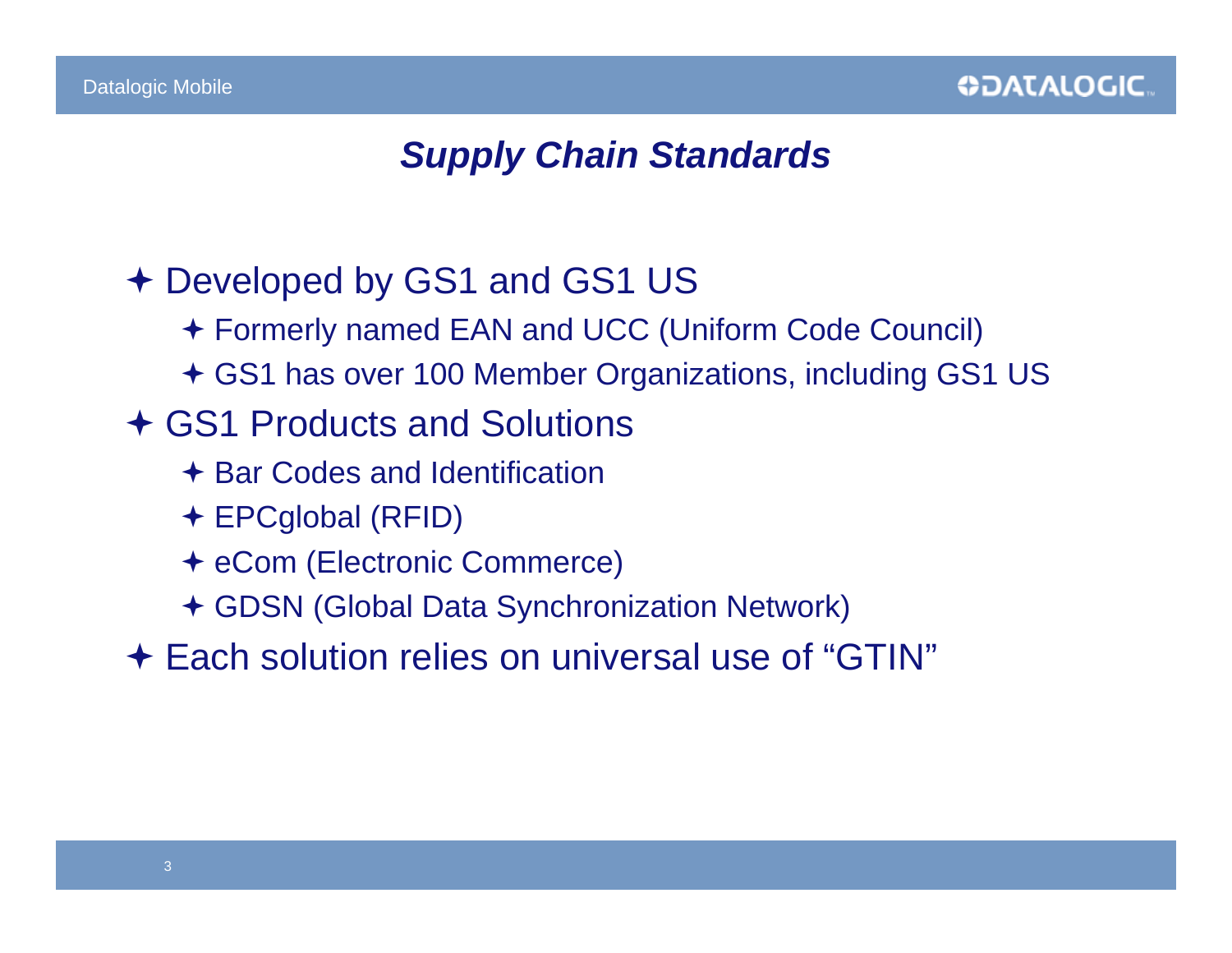#### *Supply Chain Bar Code Applications*

#### $+$  Item level

- UPC-A & UPC-E, holds 12 digits
- EAN-13, holds 13 digits
- **← EAN-8, holds 8 digits**

# Case level

 $+$  ITF-14, holds 14 digits GS1-128, holds up to 48 characters

#### **← Pallet level**

GS1-128, holds up to 48 characters

*(GS1-128 was formerly named UCC/EAN-128)*





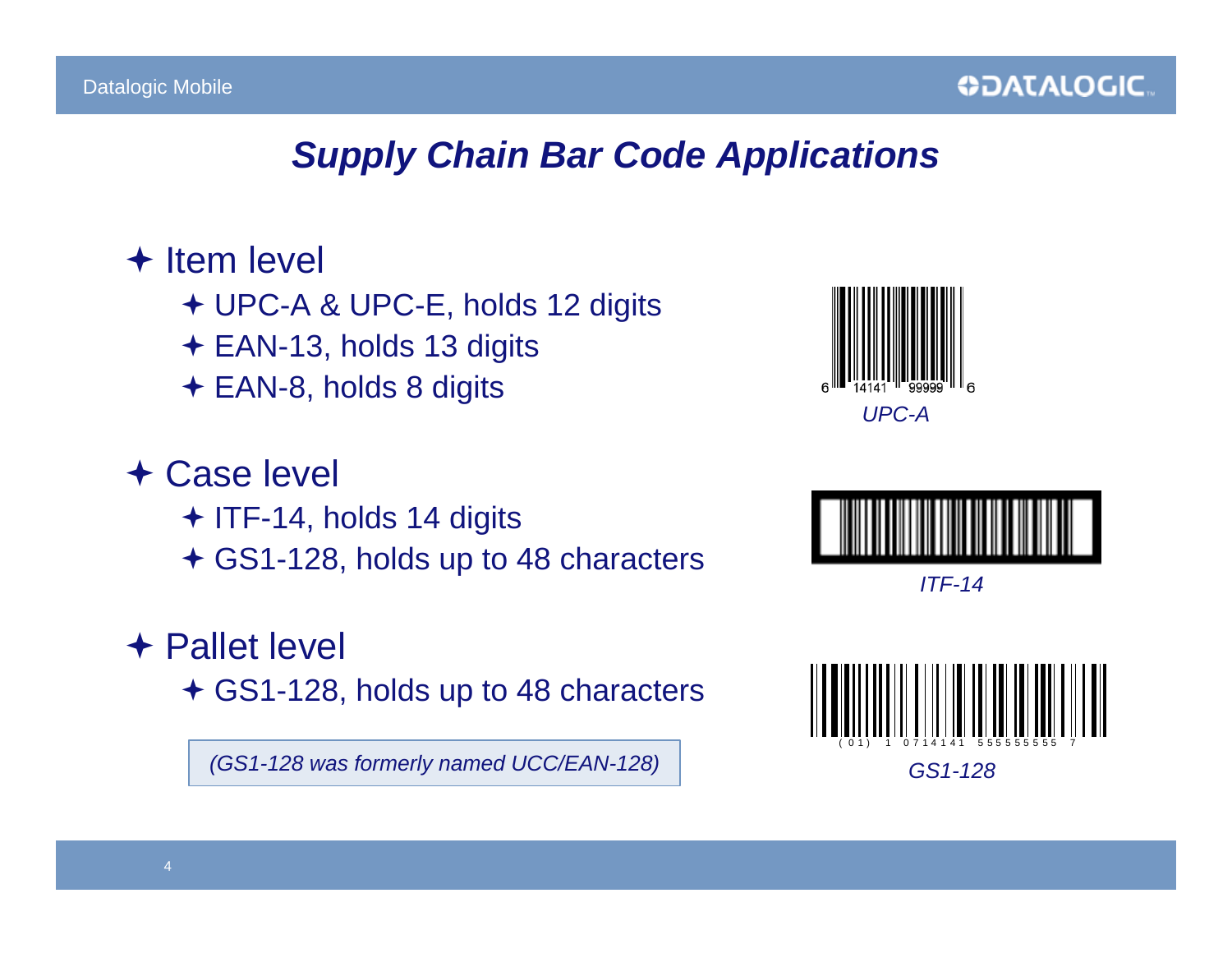#### *Global Trade Item Numbers*

#### What's a GTIN?

- World-wide unique identifier of a product
- The fundamental building block of the GS1 system
- Encoded in almost every GS1 bar code

"A trade item is any item (product or service) upon which "A trade item is any item (product or service) upon which there is a need to retrieve pre-defined information and that there is a need to retrieve pre-defined information and that may be priced, or ordered, or invoiced at any point in any may be priced, or ordered, or invoiced at any point in any supply chain." supply chain."

"Each trade item that is different from another in design "Each trade item that is different from another in design and/or content is allocated a unique identification number, and/or content is allocated a unique identification number, which remains the same as long as it is traded." which remains the same as long as it is traded."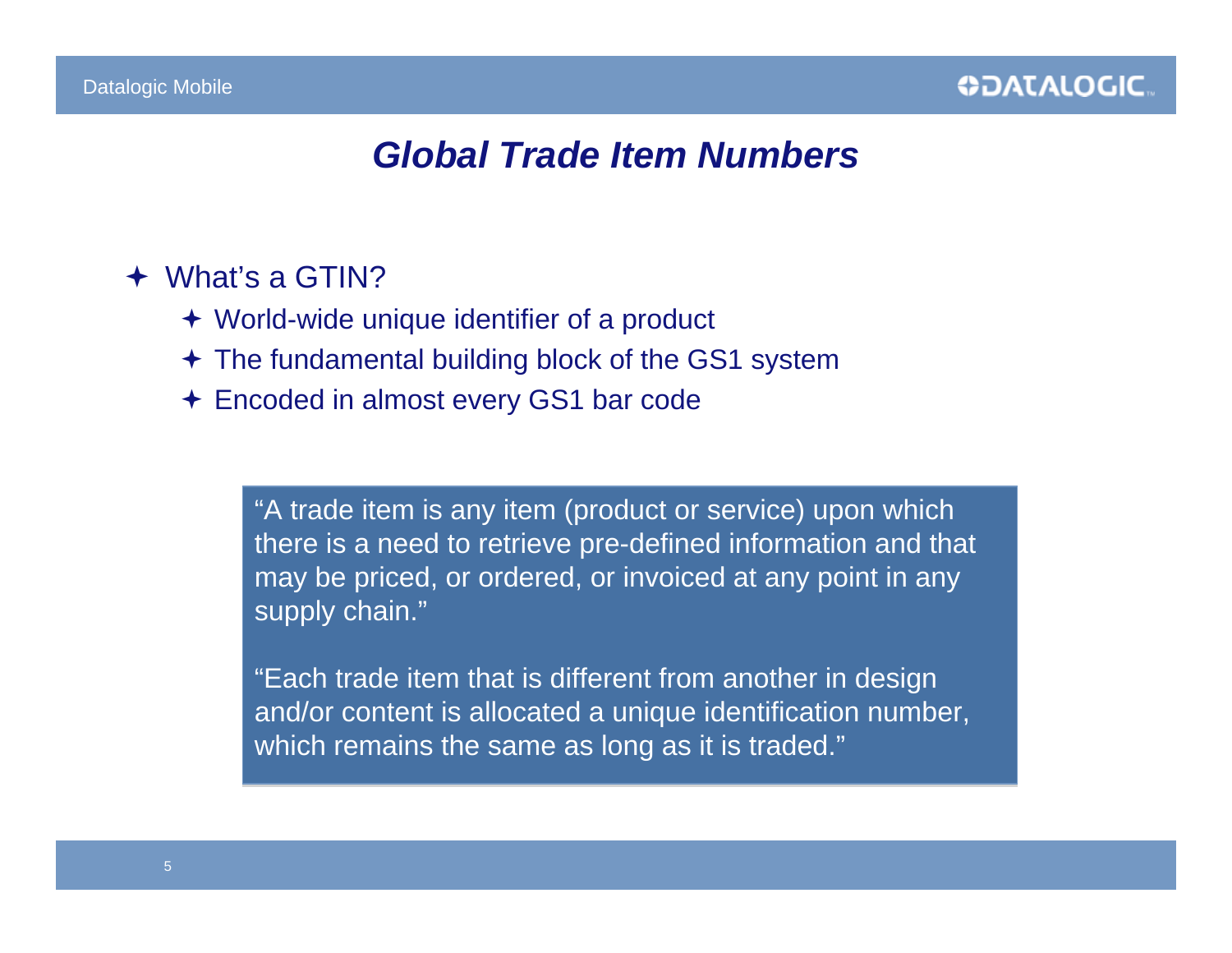#### *GTIN Data Structures*

- Data Structure: A value with defined logical meaning
- Data Carrier: A physical encoder of data, e.g. a bar code

| <b>Data Structures</b> | <b>Size</b> | <b>Data Carriers</b>        | <b>Size</b> |
|------------------------|-------------|-----------------------------|-------------|
| <b>GTIN-12</b>         | 12          | <b>UPC-A</b>                | 12          |
|                        |             | <b>UPC-E</b>                | 8           |
| <b>GTIN-13</b>         | 13          | <b>EAN-13</b>               | 13          |
| GTIN-8                 | 8           | EAN-8                       | 8           |
| <b>GTIN-14</b>         | 14          | $ITF-14$                    | 14          |
|                        |             | GS1-128                     | $14 +$      |
|                        |             | <b>GS1 DataBar</b>          | 14          |
|                        |             | <b>GS1 DataBar Limited</b>  | $14 -$      |
|                        |             | <b>GS1 DataBar Expanded</b> | $14 +$      |

*A GS1 DataBar can encode any of the four GTIN data structures*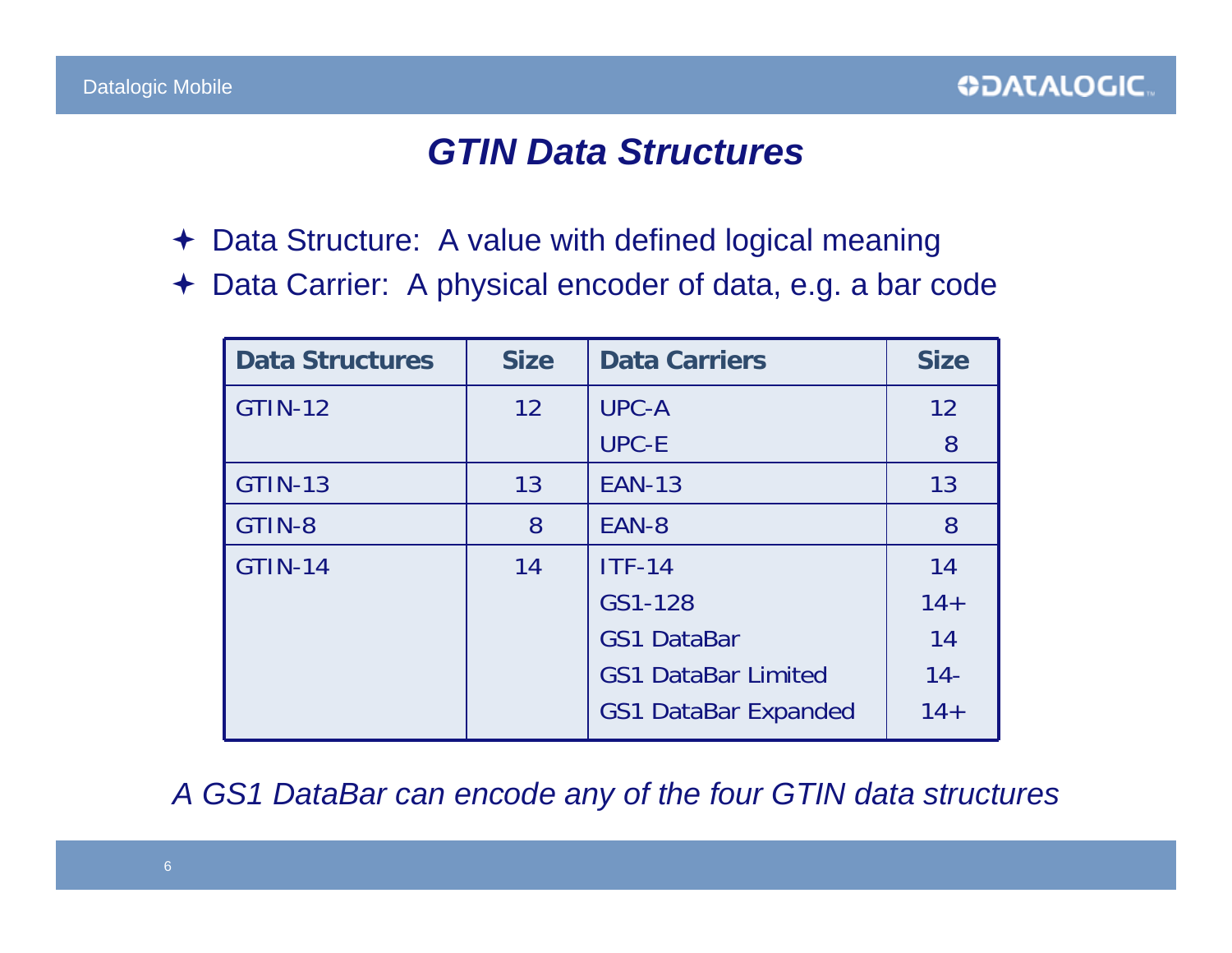#### *GTIN Representations*

- Three Components in Every GTIN
	- Company Prefix (P)—*assigned by GS1 Member Organization*
	- Item Reference Number (I)—*assigned by the company*
	- Check Digit (C)

| Position #     | 1                | 2 <sup>2</sup> | $3\phantom{a}$ | 4              | 5              | 6              | $\overline{7}$ | 8 | 9 | 1<br>$\mathbf 0$ | 1<br>1 | 1<br>$\overline{2}$ | 1<br>3 | $\overline{4}$ |
|----------------|------------------|----------------|----------------|----------------|----------------|----------------|----------------|---|---|------------------|--------|---------------------|--------|----------------|
| GTIN-8         | $\overline{0}$   | $\overline{0}$ | $\overline{0}$ | $\overline{0}$ | $\overline{0}$ | $\overline{0}$ | P              | P | P |                  |        |                     |        |                |
| <b>GTIN-12</b> | $\overline{0}$   | $\overline{0}$ | P              | P              | P              | P              | P              | P |   |                  |        |                     |        |                |
| <b>GTIN-13</b> | $\overline{0}$   | P              | P              | P              | P              | P              | P              | P |   |                  |        |                     |        |                |
| <b>GTIN-14</b> | $\boldsymbol{P}$ | P              | P              | P              | P              | P              | P              | P |   |                  |        |                     |        |                |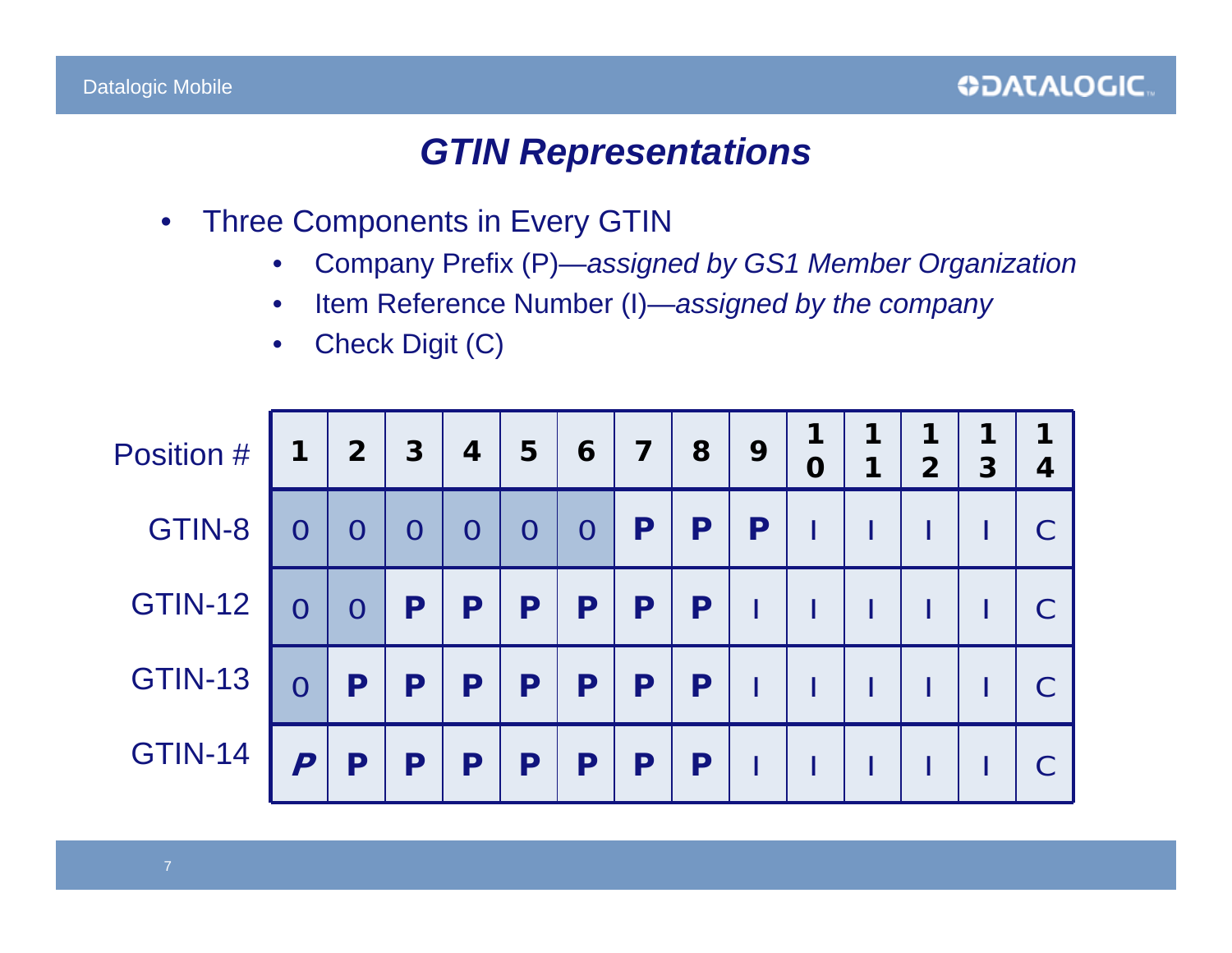# *Application Identifiers*

- The GS1 system defines over 100 data structures, known as Application Identifiers
	- (01) GTIN: Product identification, encoded on most GS1 bar codes
	- (10) Batch or Lot Number
	- (17) Expiration Date
	- (3202) Net Weight, Pounds
	- (3902) Amount Payable (Price)

 The GTIN identifies the product, the others describe attributes of the product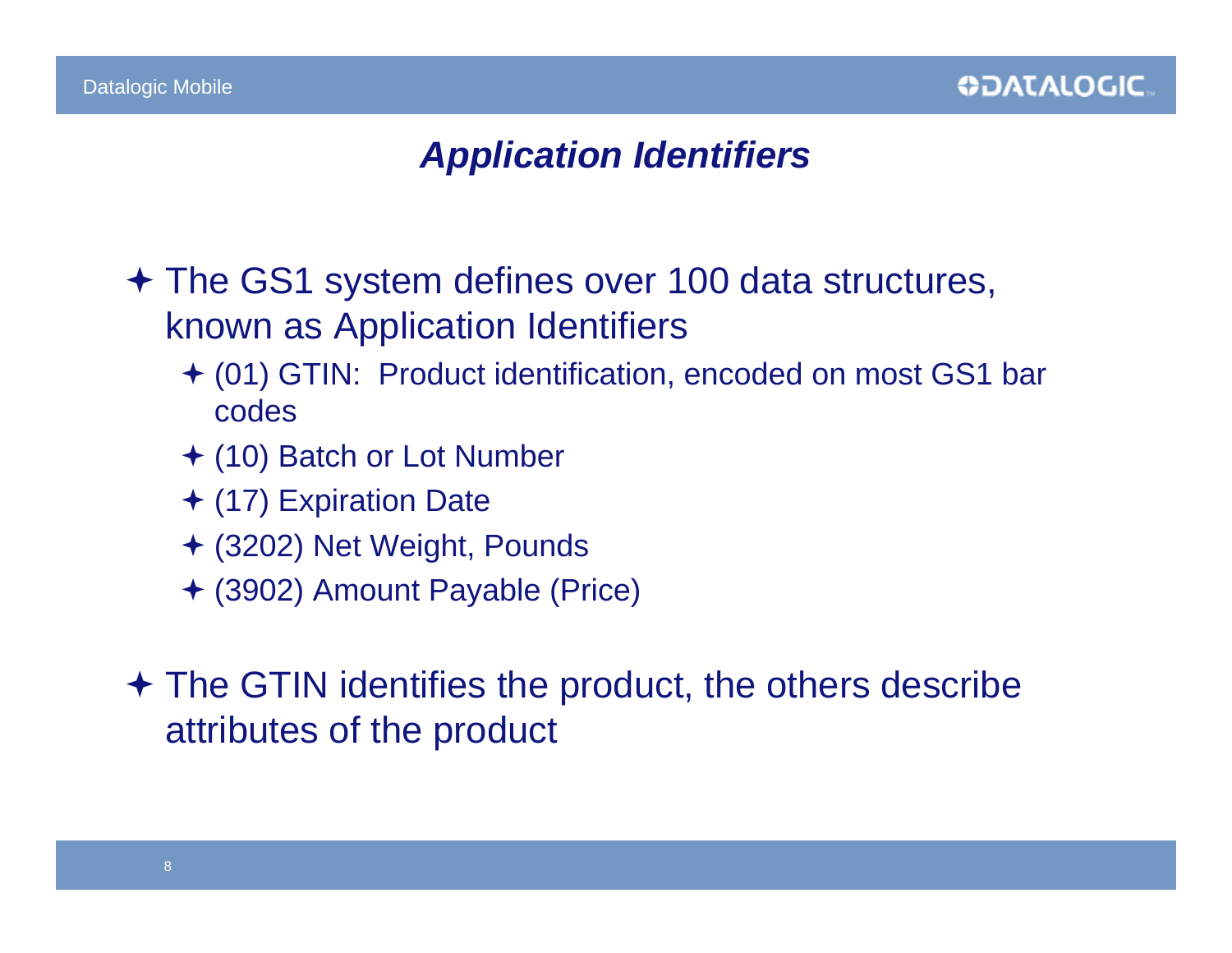#### *Changes to the System: 2005 Sunrise*

- Brings North America into compliance with global GS1 standards
- Allows packages marked with EAN bar codes (for the rest of the world) to be sold in North America

#### 1. Required

- $\bigstar$  Add capability to read and process EAN-13 and EAN-8 labels
- 2. Required
	- $\bigstar$  Accept variable-length Company Prefixes *(enables continued expansion of the GS1 system)*
- 3. Recommended
	- $\bigstar$  Upgrade systems to read and process 14 digit GTIN data *(GS1 DataBar is coming!)*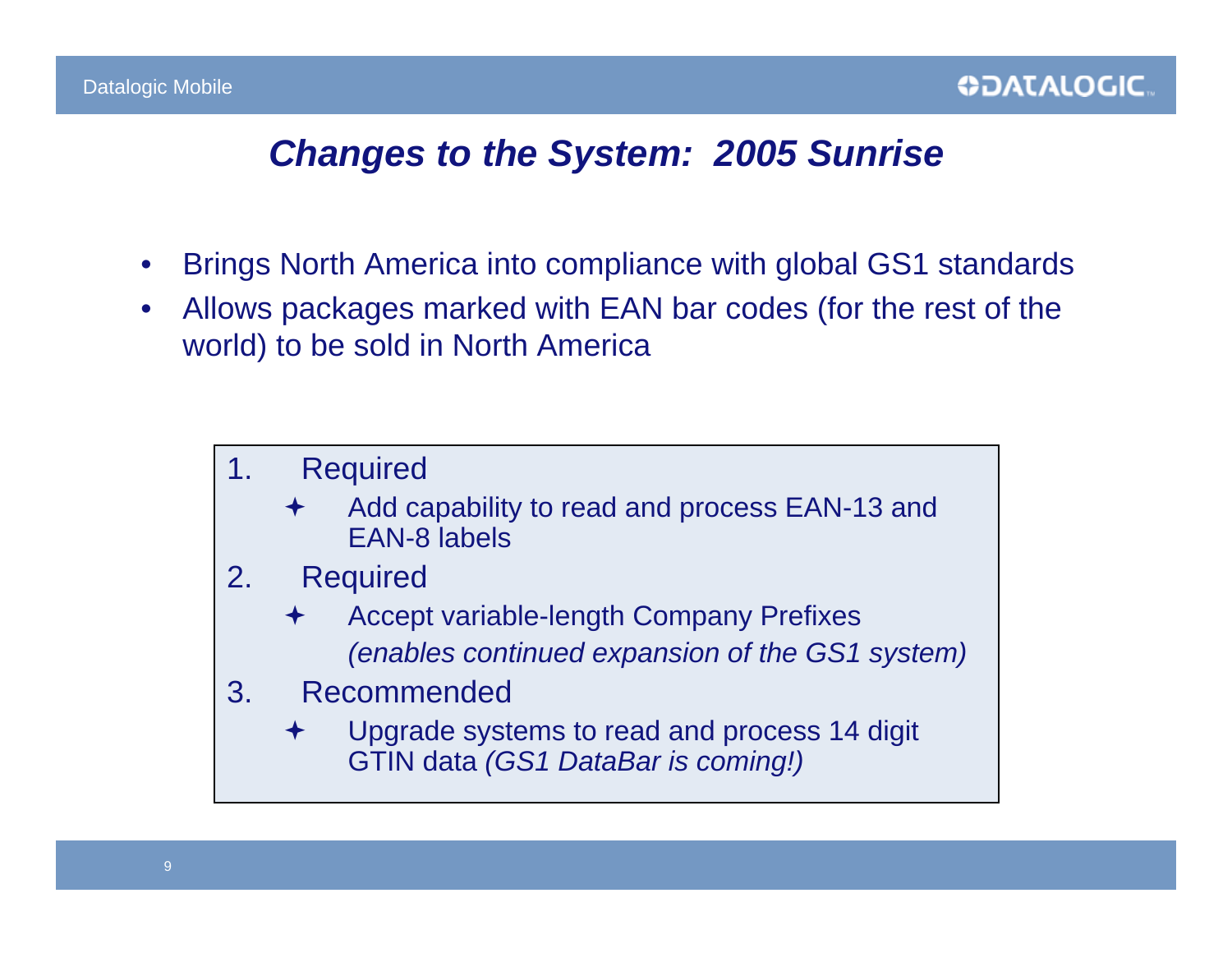# *Variable-Length Company Prefixes*

• UPC-A before 1/1/2005:

|                                                     | $1 \ 2 \ 3 \ 4 \ 5 \ 6 \ 7 \ 8 \ 9 \ 10 \ 11 \ 1$ |  |  |  |  |  |
|-----------------------------------------------------|---------------------------------------------------|--|--|--|--|--|
| $P   P   P   P   P   P   P   I   I   I   I   I   C$ |                                                   |  |  |  |  |  |

• UPC-A after 1/1/2005:

*Store software can no longer assume a fixed-length Company Prefix*

- Key: P=Company Prefix
	- I=Item Reference
	- C=Check Digit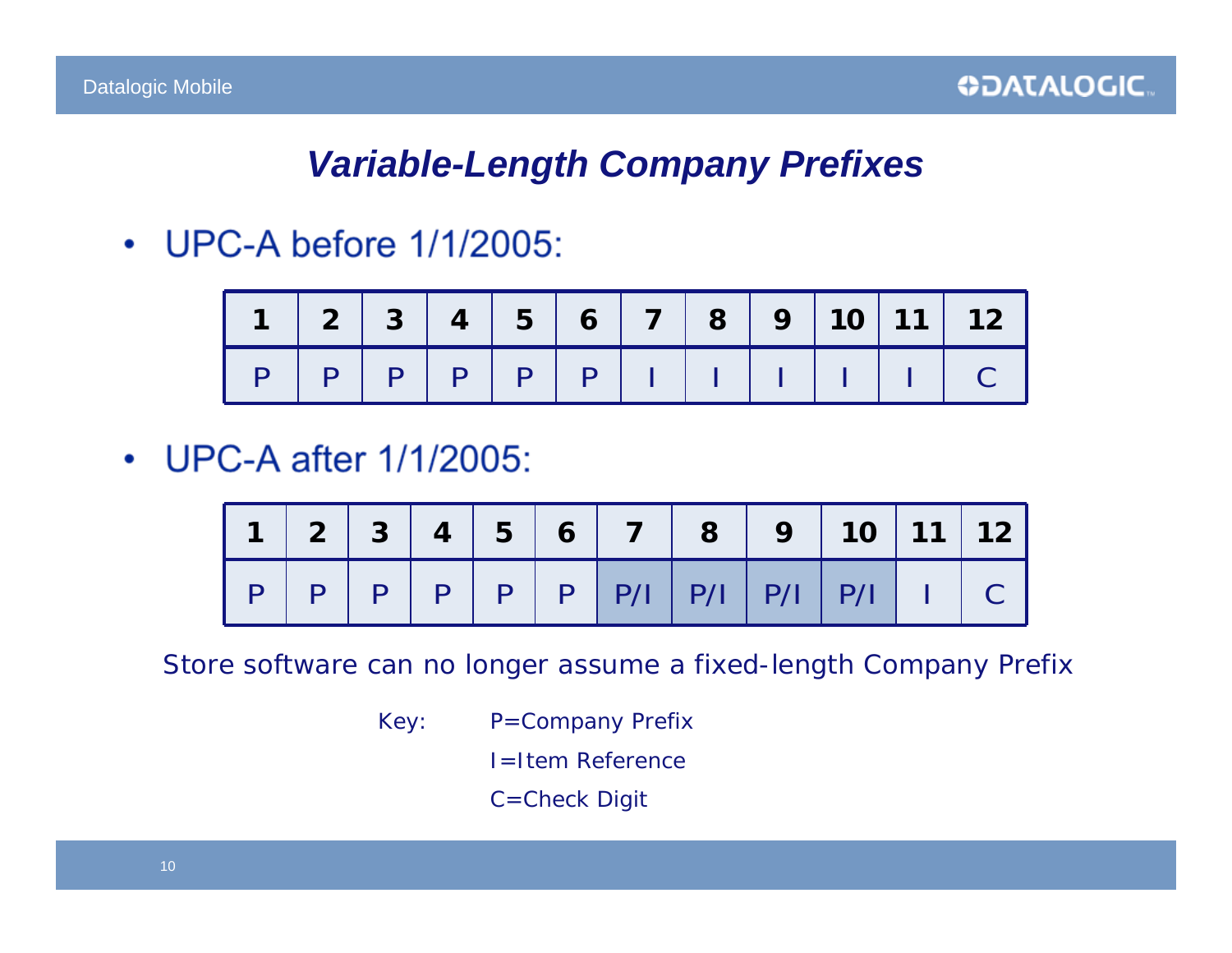### *Shortcomings of Current System (1)*

- Packaged goods (fixed weight)
	- Need a smaller bar code for small packages
	- Less truncation for faster reading
	- Less space leaves room for product information

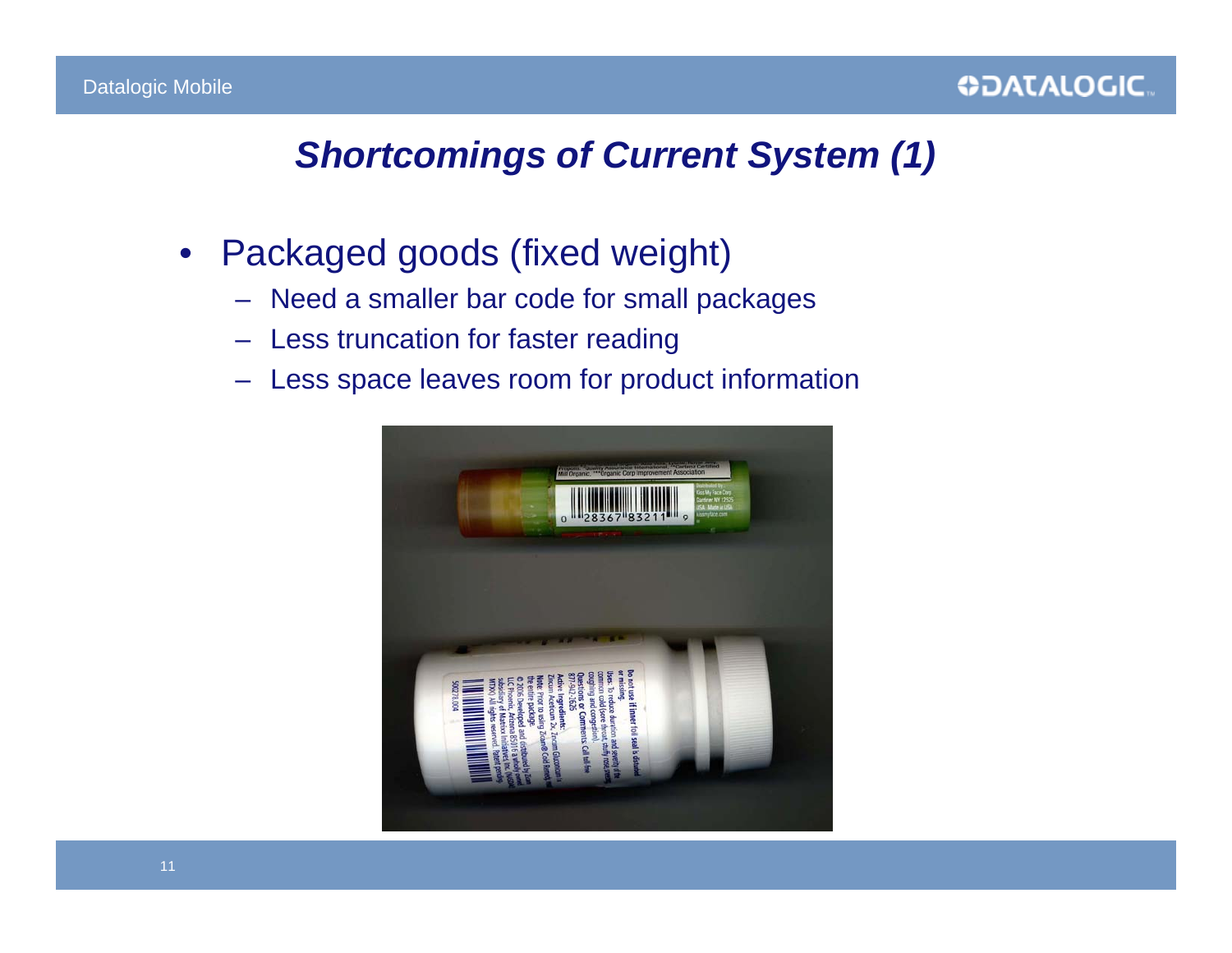# *Shortcomings of Current System (2)*

- Fresh produce
	- No bar code solution today
	- No identification of product source (limits traceability)
	- Limited number of PLU numbers
	- No e-commerce support without GTIN

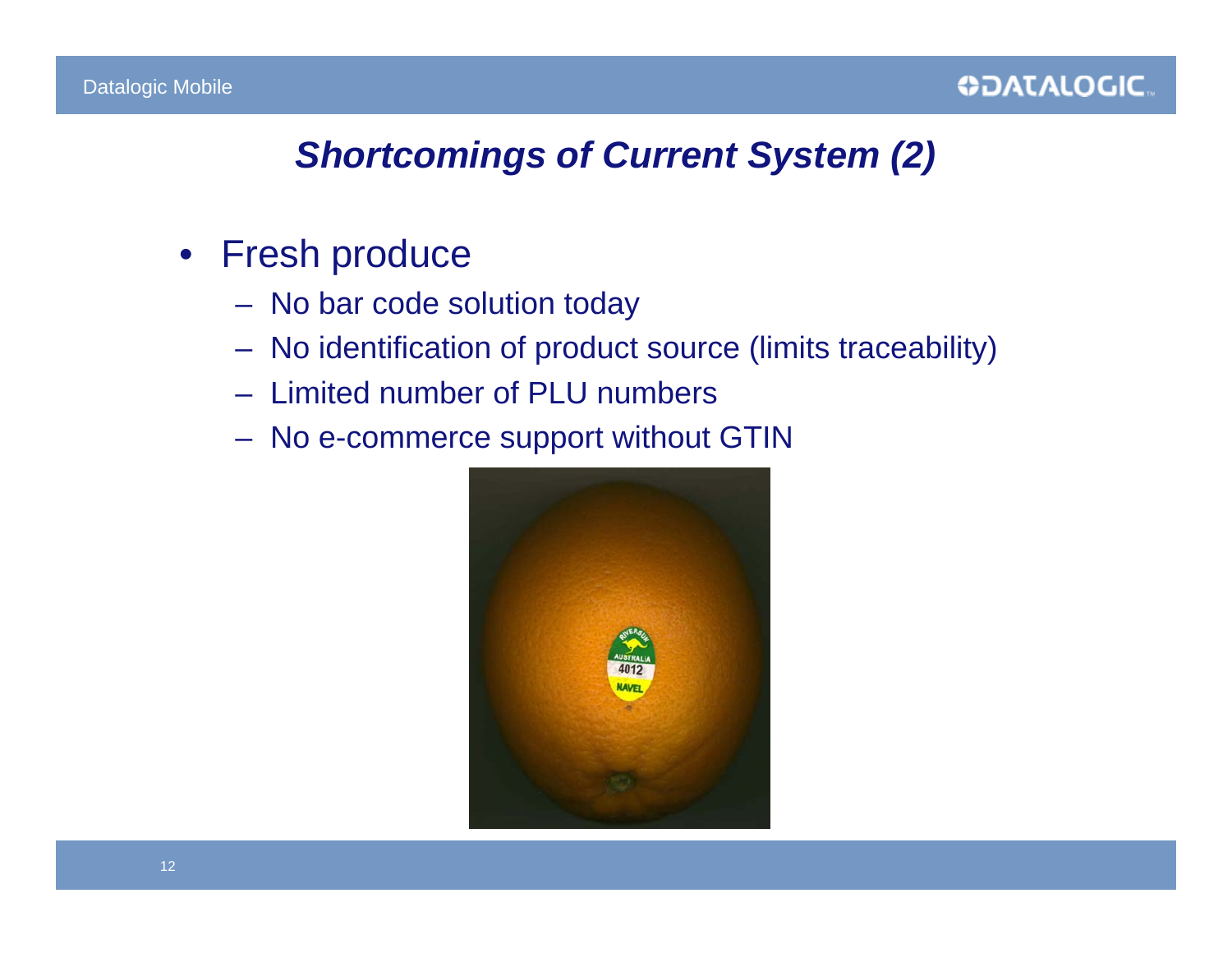# *Shortcomings of Current System (3)*

- Variable-measure fresh foods (meat, fish, deli, dairy, etc.)
	- No identification of product source (limits traceability)
	- Limited number of PLU numbers
	- No e-commerce support without GTIN

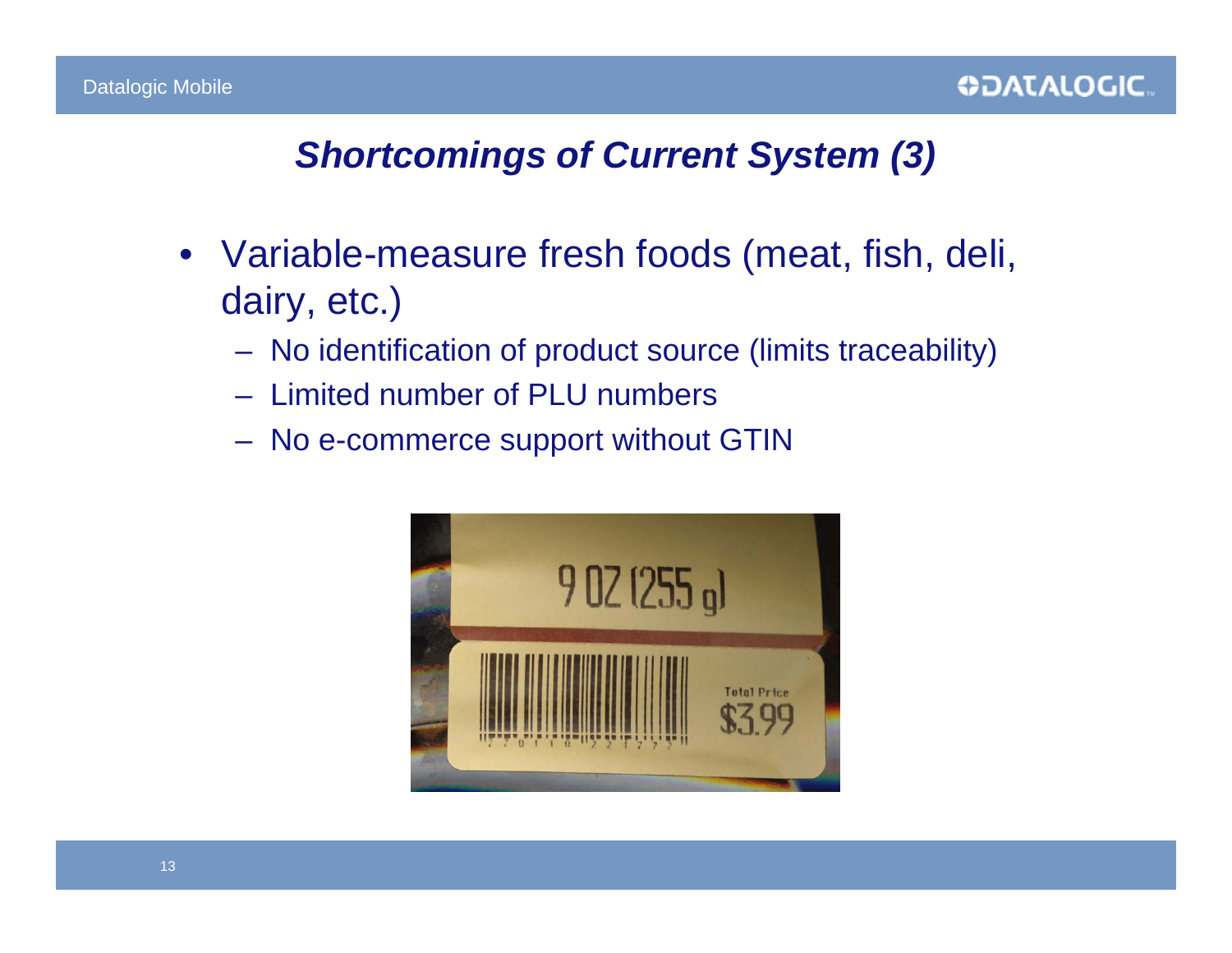# *Shortcomings of Current System (4)*

- Coupons
	- Can't handle variable-length Company Prefixes
	- Limited number of offer options and value codes
	- No validation at the point of sale

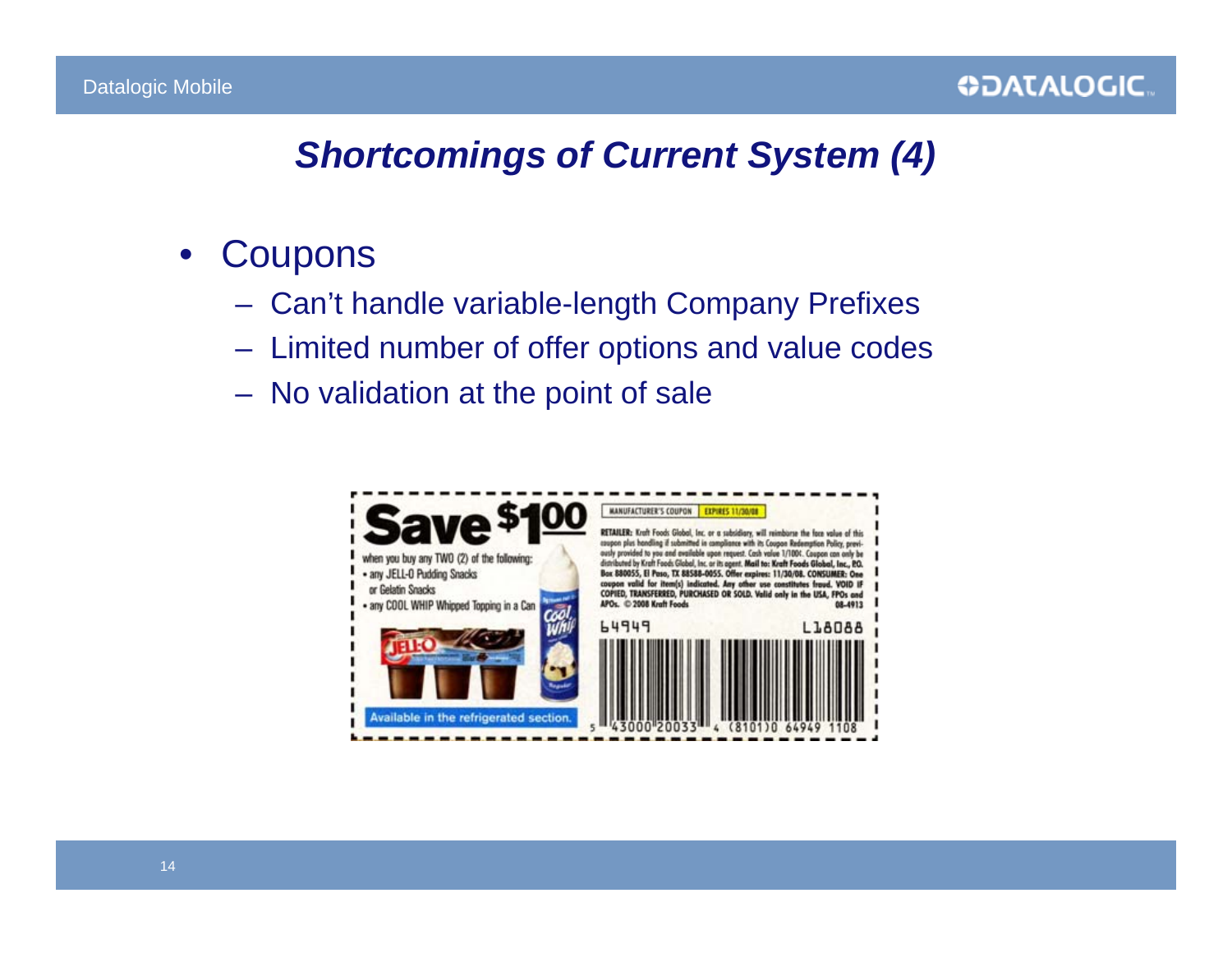# *Solution: GS1 DataBar*



*(This DataBar encodes a GTIN, as indicated by the AI of 01.)*

- What is it?
	- A new family of bar code symbologies
	- Originally called Reduced Space Symbology (RSS)
	- Seven variations of GS1 DataBar defined to cover all application requirements
		- Some to make smaller labels
		- Some to encode more data
	- Supported in many scanners sold since 2001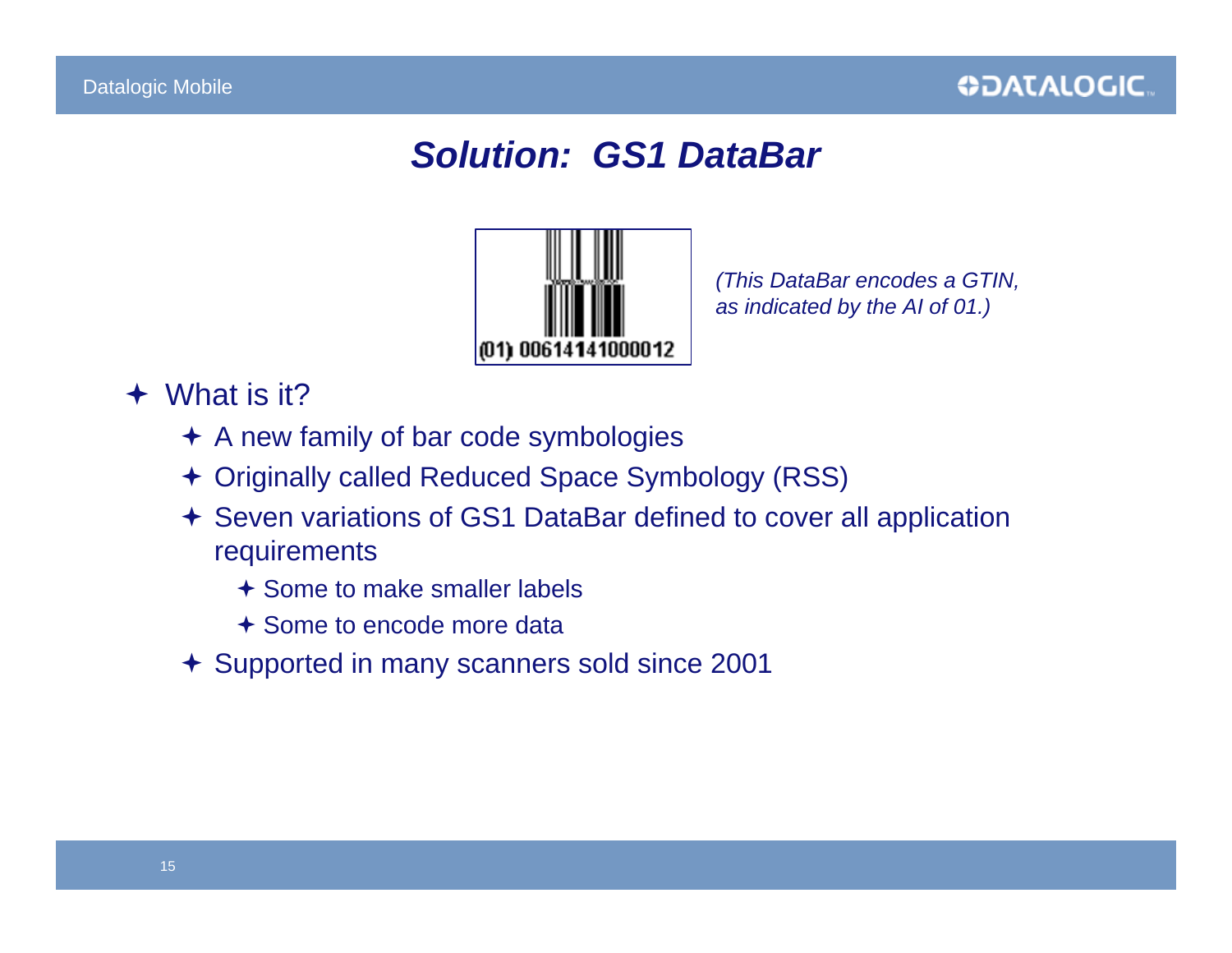#### *Seven GS1 DataBar Variations*

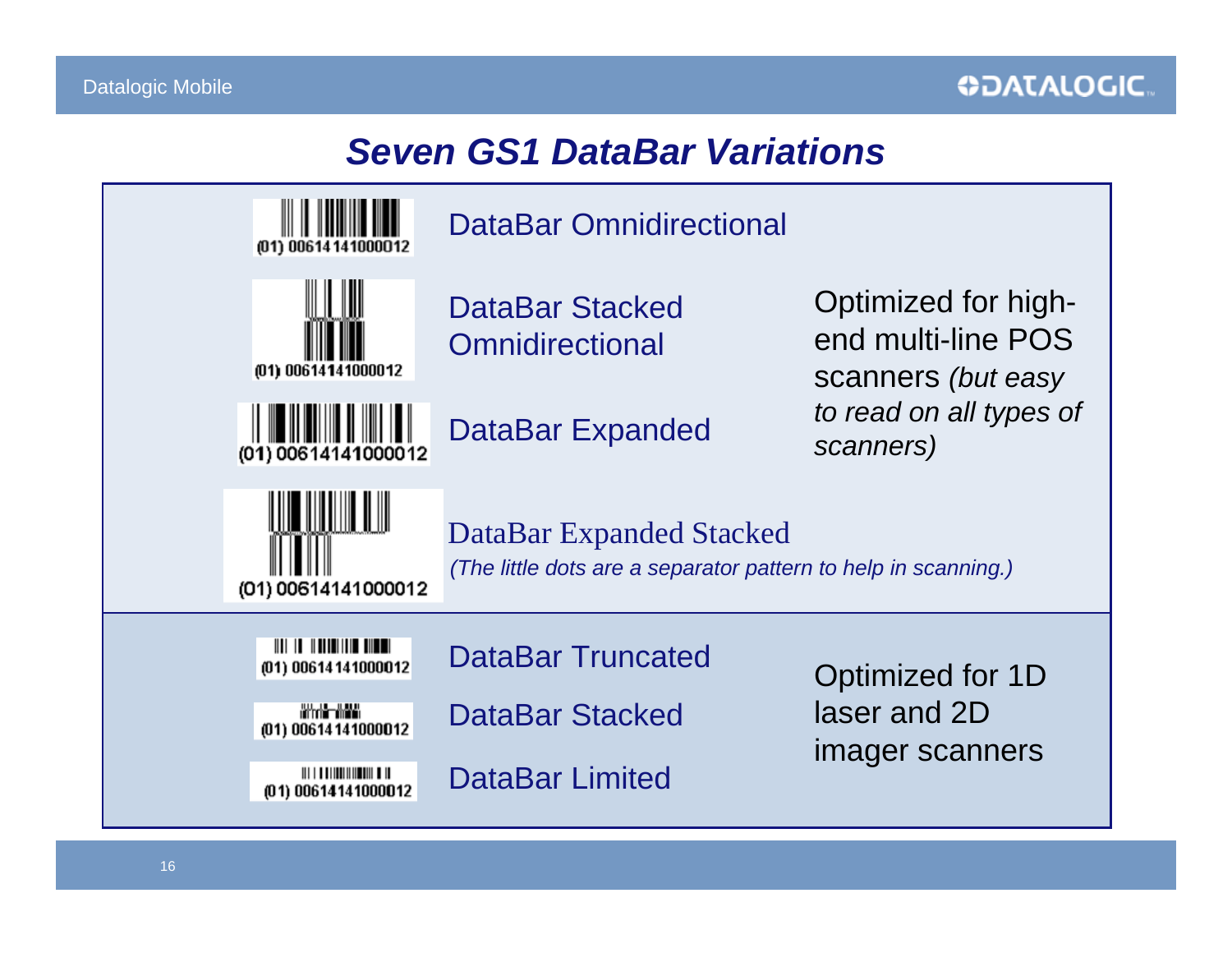#### *GS1 DataBar Size Advantage*

- Same data in half the space of EAN/UPC, or
- ← More data in same space as EAN/UPC

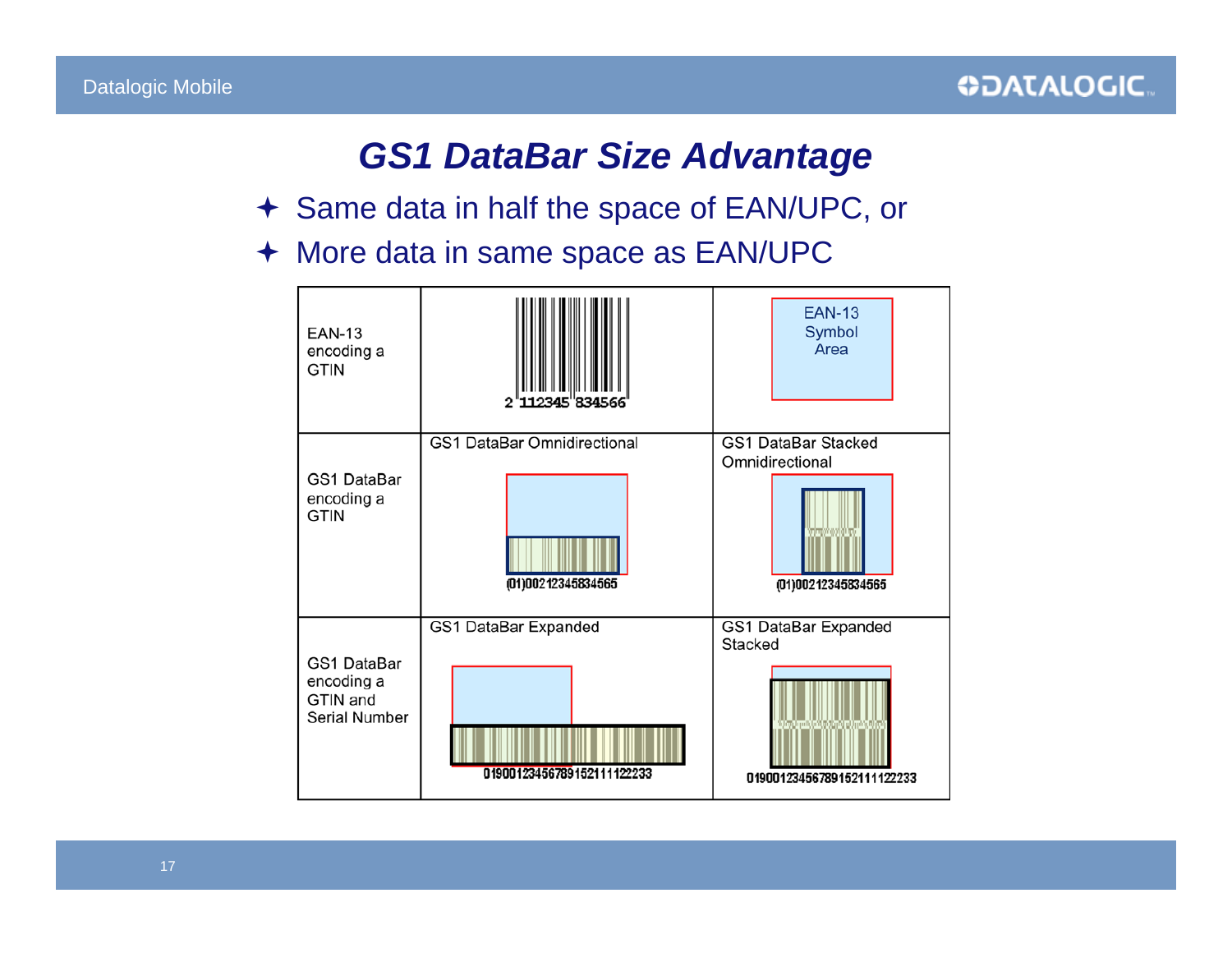#### *Brief GS1 DataBar History*

### Mid 1990's

- UCC (now GS1 US) looks for smaller bar codes and bar codes that carry more data
- AIM Technical Symbology Committee takes up challenge to design a suitable bar code
- October 29, 1999

AIM TSC releases Reduced Space Symbology specification

2000-2001

Produce and meat committees release application specifications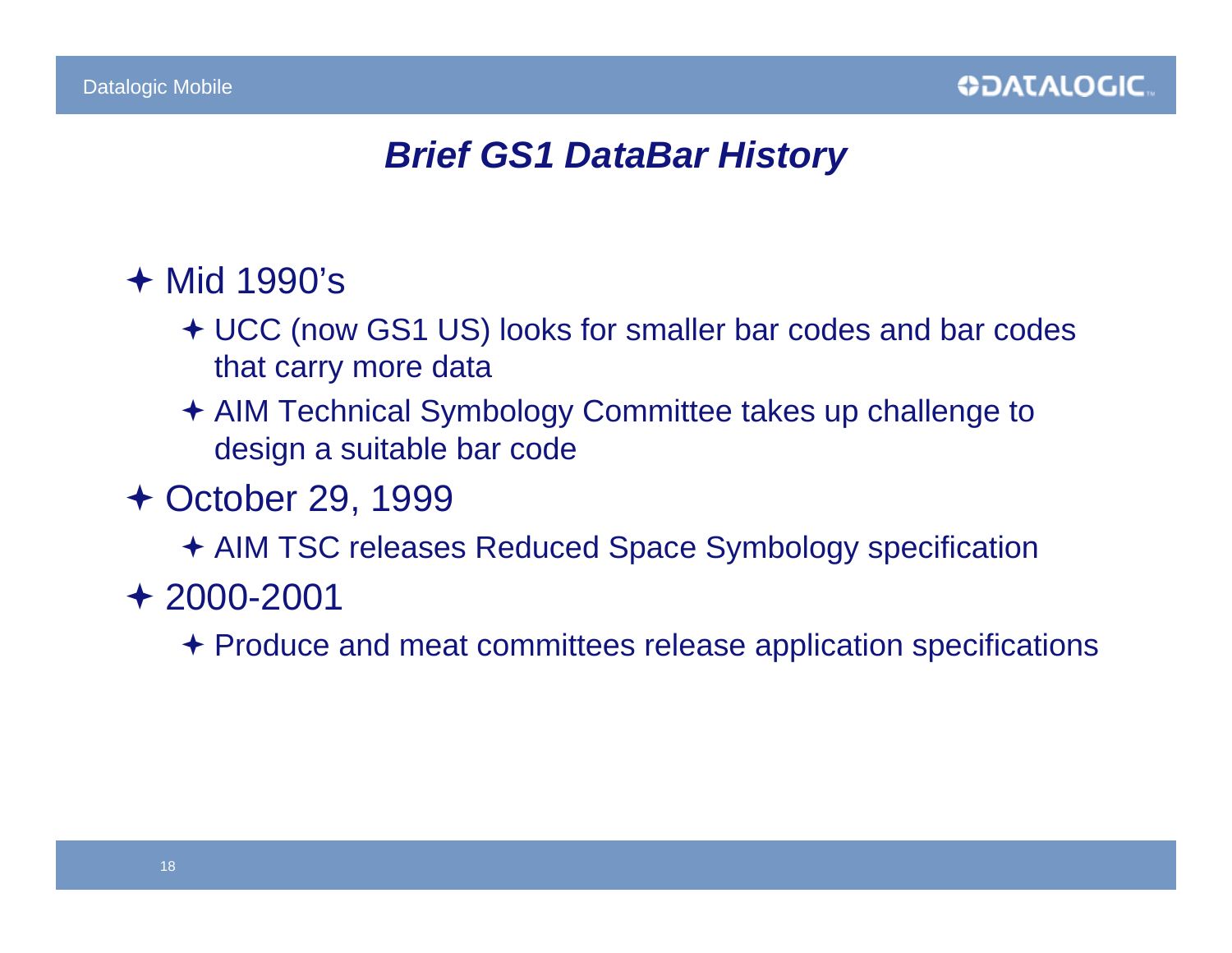## *GS1 DataBar History (continued)*

### $+2001$

 UCC conducts usability and cost/benefit analysis at Dorothy Lane markets, with positive result

# $+2004$

 JICC/UCC coupon committee develops and releases expanded coupon specification

#### 2006

- GS1 DataBar pilots underway at major grocery chains
- GS1 announces Sunrise 2010 for GS1 DataBar

# 2007

GS1 changes symbology name from RSS to GS1 DataBar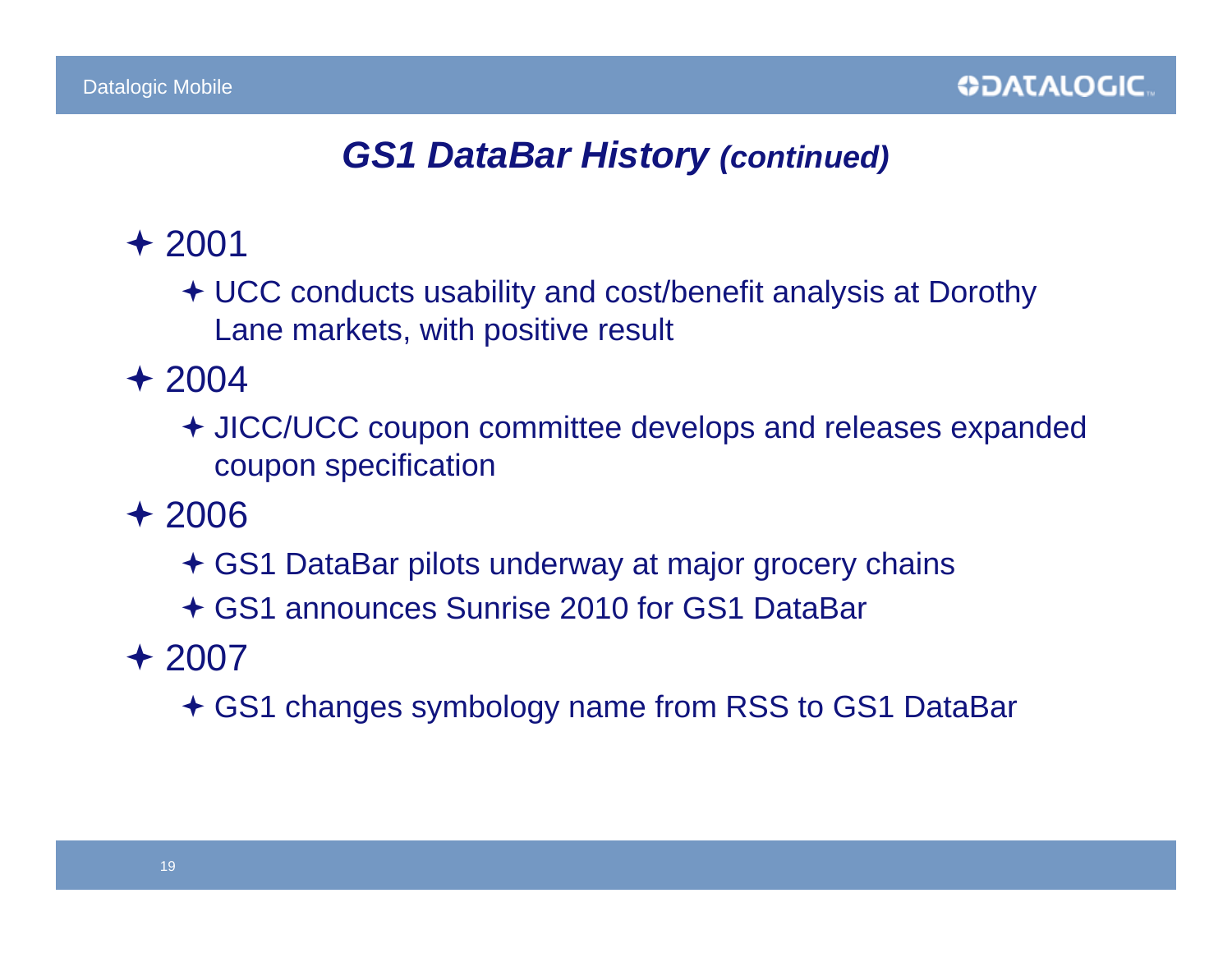#### *Sunrise 2010 Announcement*

#### **BRUSSELS, Belgium – June 12, 2006**

GS1, a not-for-profit standards organization, today announced a global sunrise date of Jan 1, 2010 for a new bar code called Reduced Space Symbology (RSS).

This marks the first time since the EAN/UPC bar code was adopted that GS1 has endorsed a bar code for global, open (unrestricted) trade item identification.

Today's announcement follows a compelling business case review by a global task force comprising retailers, fast moving consumer goods manufacturers, pharmaceutical companies, GS1 member organizations (MOs), and trade associations.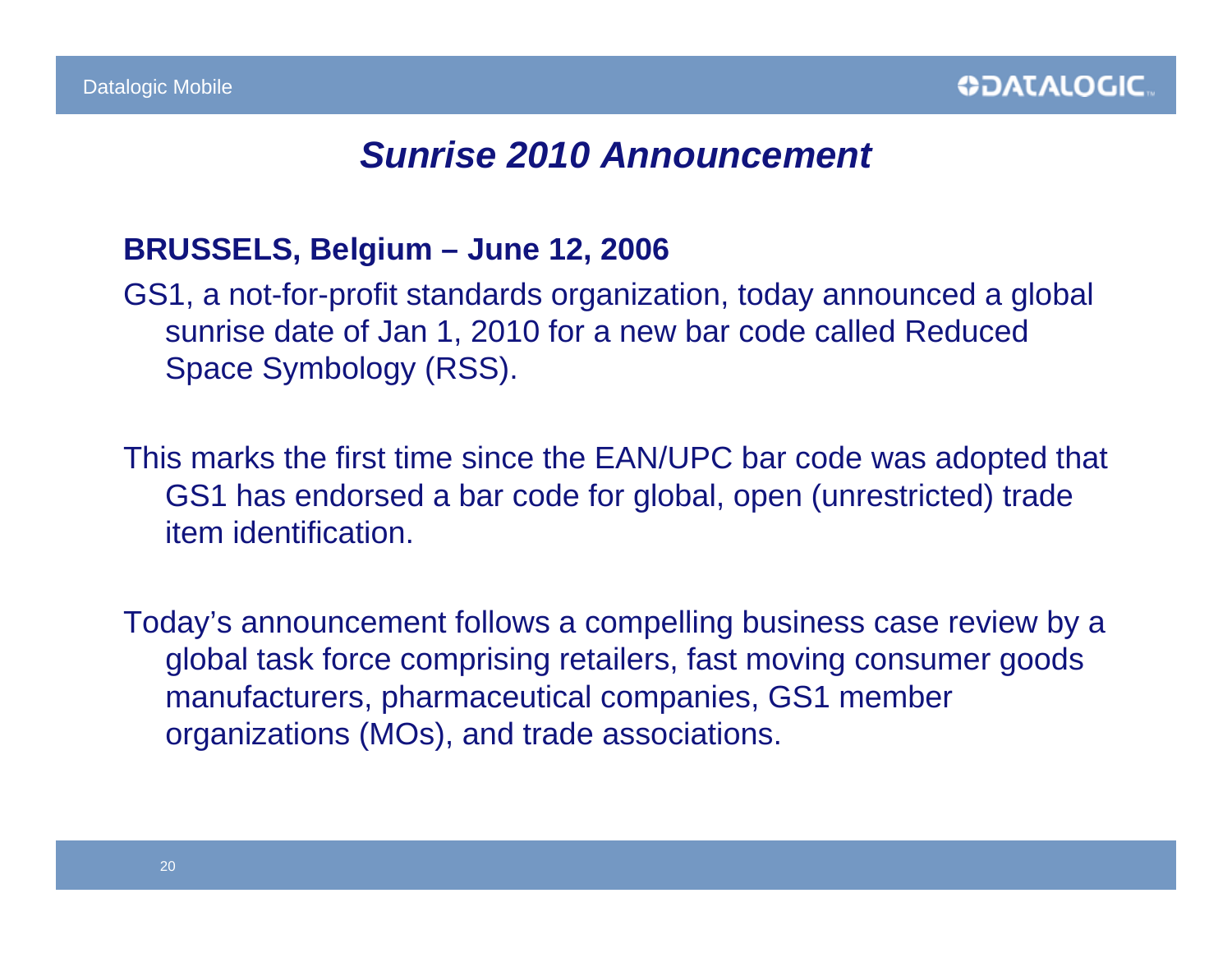#### *Sunrise 2010 Mandate*

*"RSS bar codes and GS1 Application Identifiers shall be available in all trade item scanning systems beginning Jan 1, 2010."*

- Beginning January 1, 2010 product manufacturers may ship products with GS1 DataBar codes in place of EAN/UPC codes
- All store and supply chain scanners must be able to read GS1 DataBar
	- Point of sale, inventory, receiving, mobile POS, line busting, self shopping, etc.
- Scanners must properly process Application Identifiers (AIs)
- No other data requirements for Sunrise 2010
	- AI and GTIN-14 storage and processing not required
	- But specific application standards are being adopted that require processing additional AI data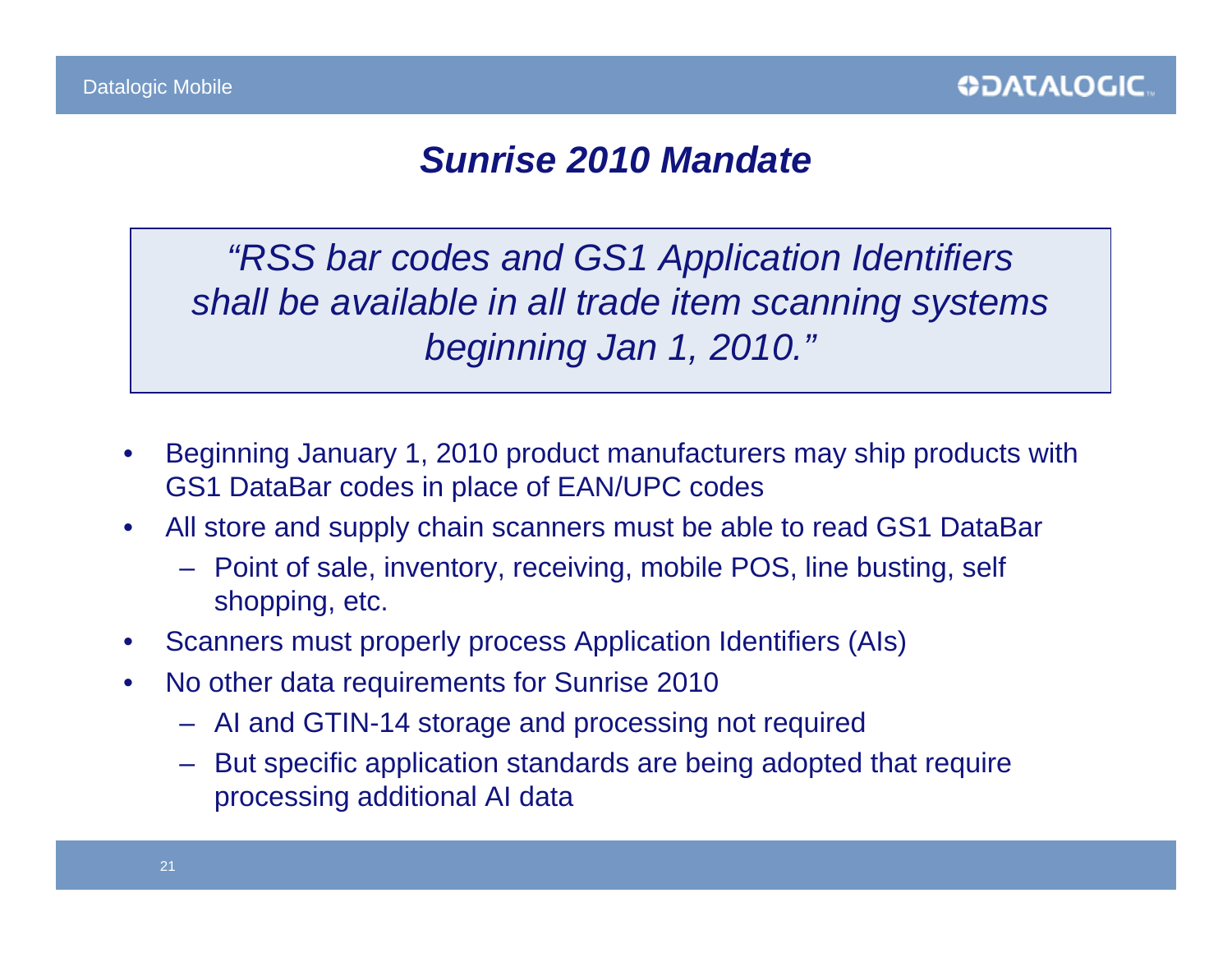#### *GS1 Bar Codes Never Die*

 Sunrise 2005 added EAN-13 and EAN-8 UPC-A and UPC-E remain valid for use

- 
- Sunrise 2010 is adding GS1 DataBar
	- **← All the UPC/EAN bar codes remain valid for use**
- Someday there will be an EPC/RFID Sunrise
	- All the GS1 DataBar and UPC/EAN bar codes will remain in use

All of these data carriers encode a GTIN!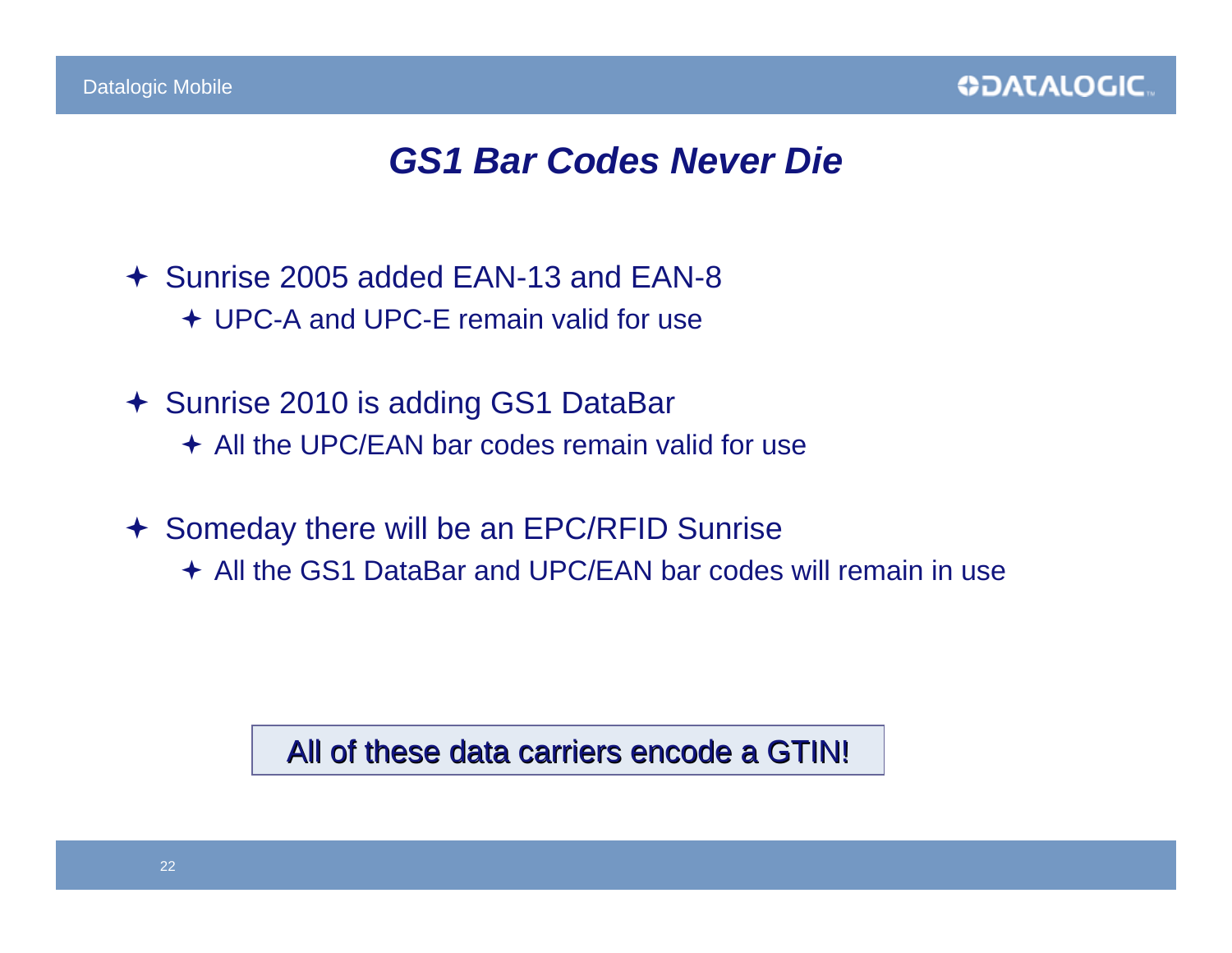#### *GS1 DataBar Impacts and Benefits*

- Adoption of GS1 DataBar will both impact and benefit four classes of products
	- Packaged goods
	- Fresh produce
	- Variable-measure fresh foods
	- Coupons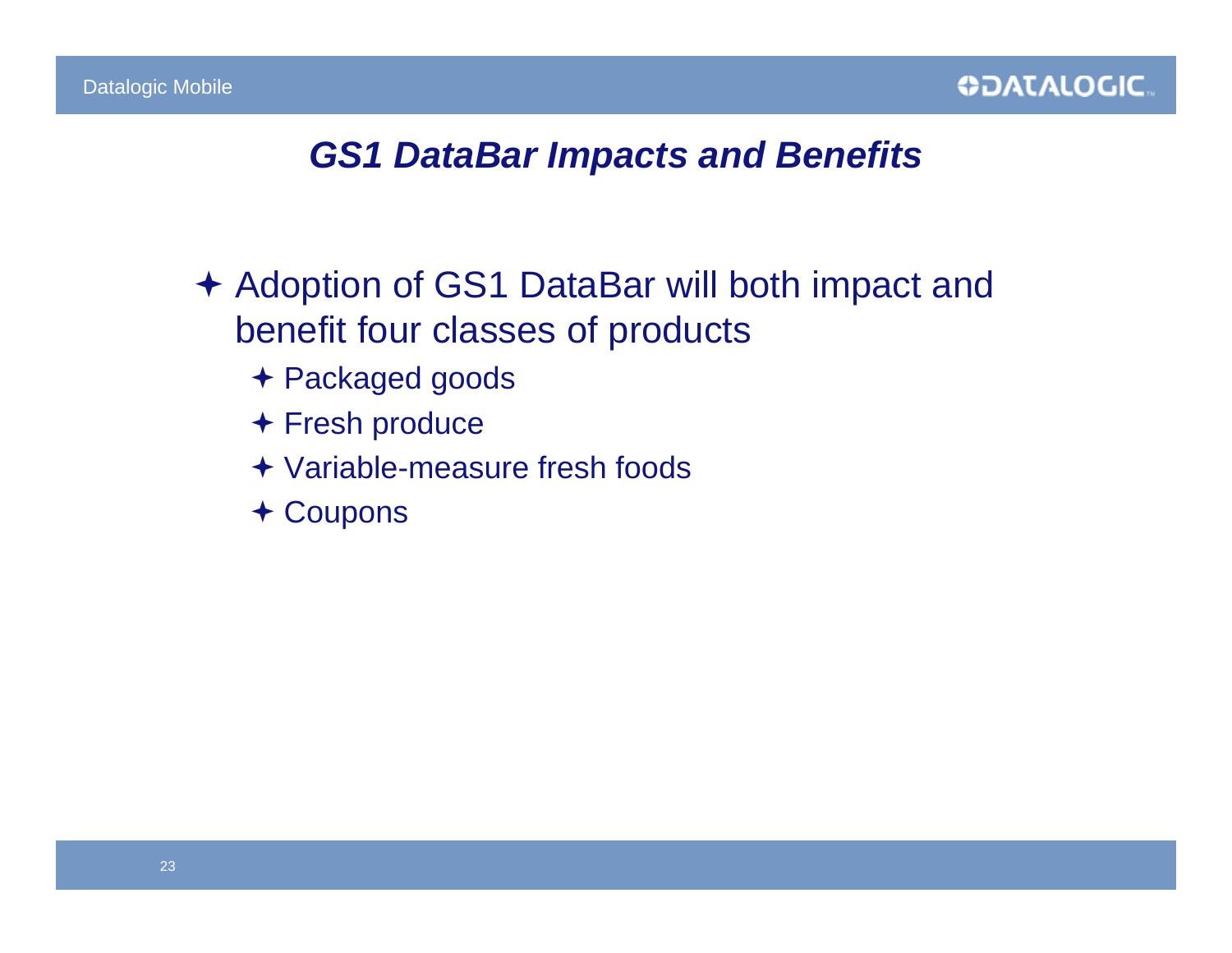#### *Packaged Goods*

- **Current status:** Fixed-weight packaged goods is the simplest application for GS1 DataBar – in 2010 manufacturers are permitted to mark packages with GS1 DataBar codes encoding a GTIN-12 or GTIN-13.
- **Impact:** Only change is retailers must have scanners and POS systems capable of handling GS1 DataBar.
- **Benefits:**
	- Manufacturers may now utilize a smaller bar code to mark smaller packages.
	- Retailers will see fewer packages with truncated out-of-spec EAN/UPC labels, thus improving productivity at the point-of-sale.

*Example: Cosmetics Example: Cosmetics*

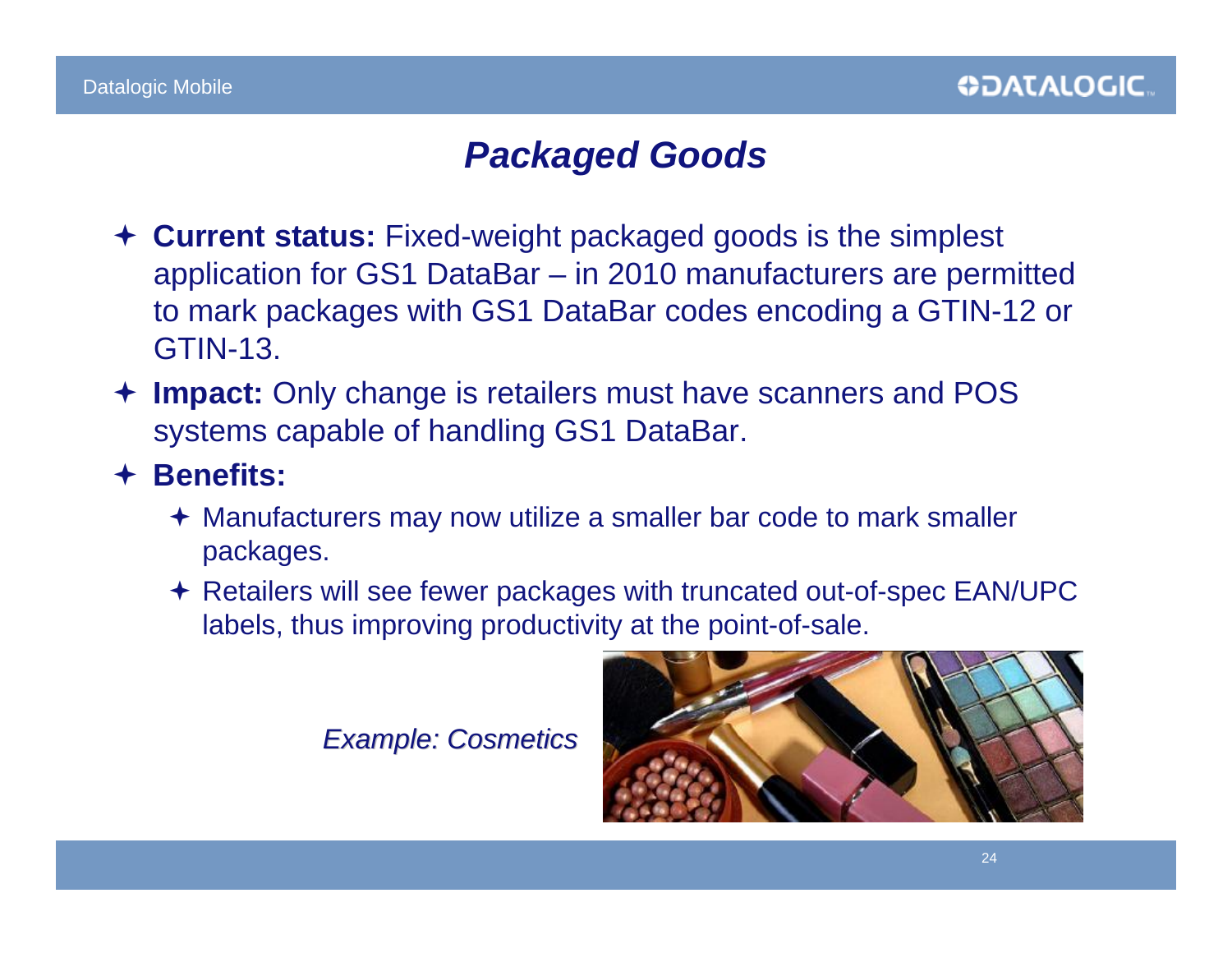#### *Fresh Produce*

- **Current status:** Multiple pilots are underway with produce stickers printed with a small GS1 DataBar Stacked Omnidirectional bar code.
- $\bigstar$  **Impact:**
	- Produce bar codes will not encode current PLU number but encode a GTIN.
	- Every grower/packer/supplier will have to obtain a GS1 Company Prefix.
	- Different suppliers that provide the same produce item will have different GTINs, even though the PLU number for the two produce items would be the same.
	- Using the GS1 DataBar produce labels will add to the number of distinct products in the retailer's system.

*Example: Produce Example: Produce*

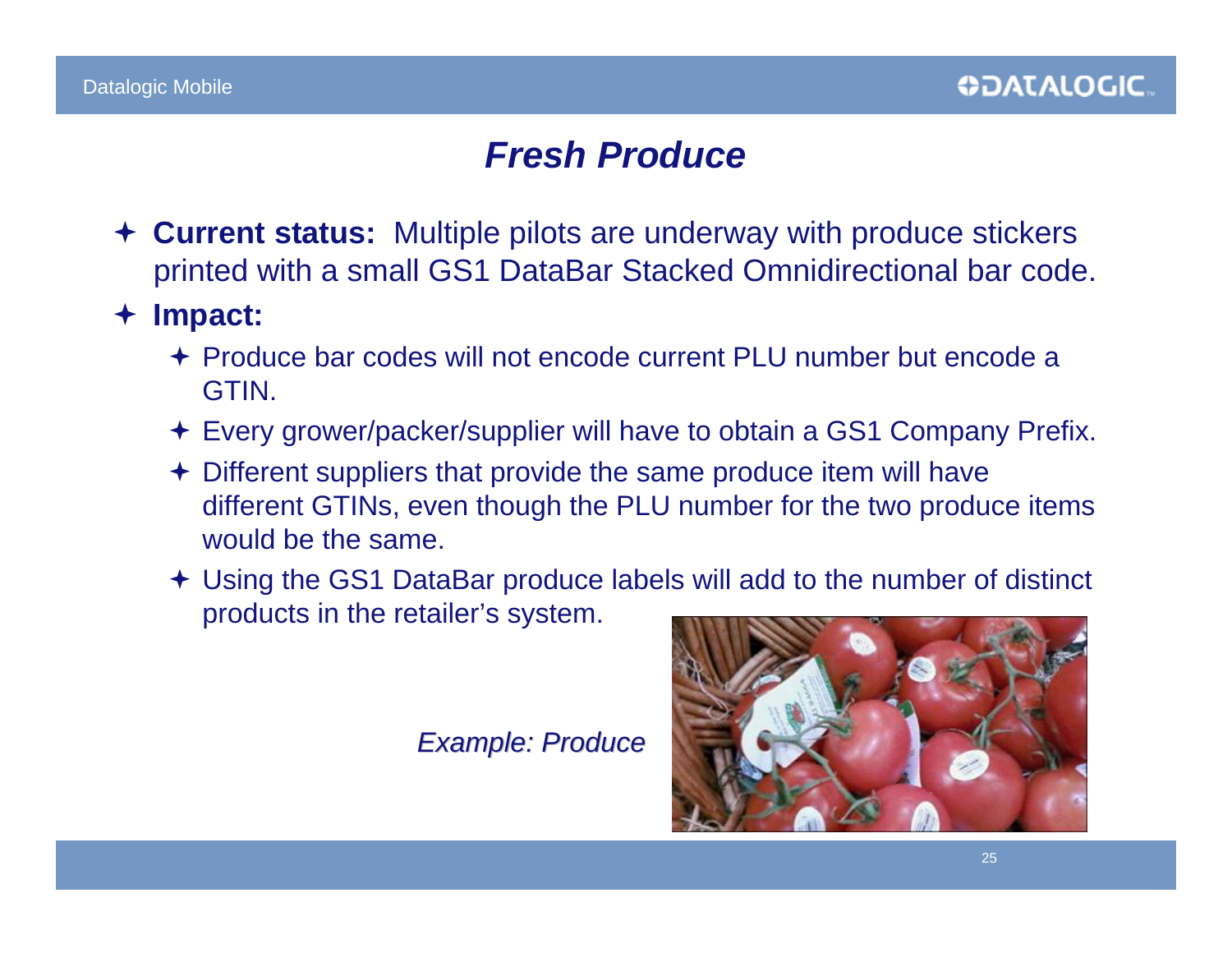#### *Fresh Produce (continued)*

#### $\bigstar$ **Benefits:**

- $\div$  Produce sales will be very accurately tracked.
- No shrinkage due to incorrectly identified produce, due to products that look similar, especially **organic** produce.
- Current inventory will be more accurately measured.
- Recalls limited to specific suppliers will be more practical.
- Self-checkout will be more productive and accurate by scanning bar codes, rather than looking up and entering PLU numbers.

*Example: Produce Labels Example: Produce Labels*

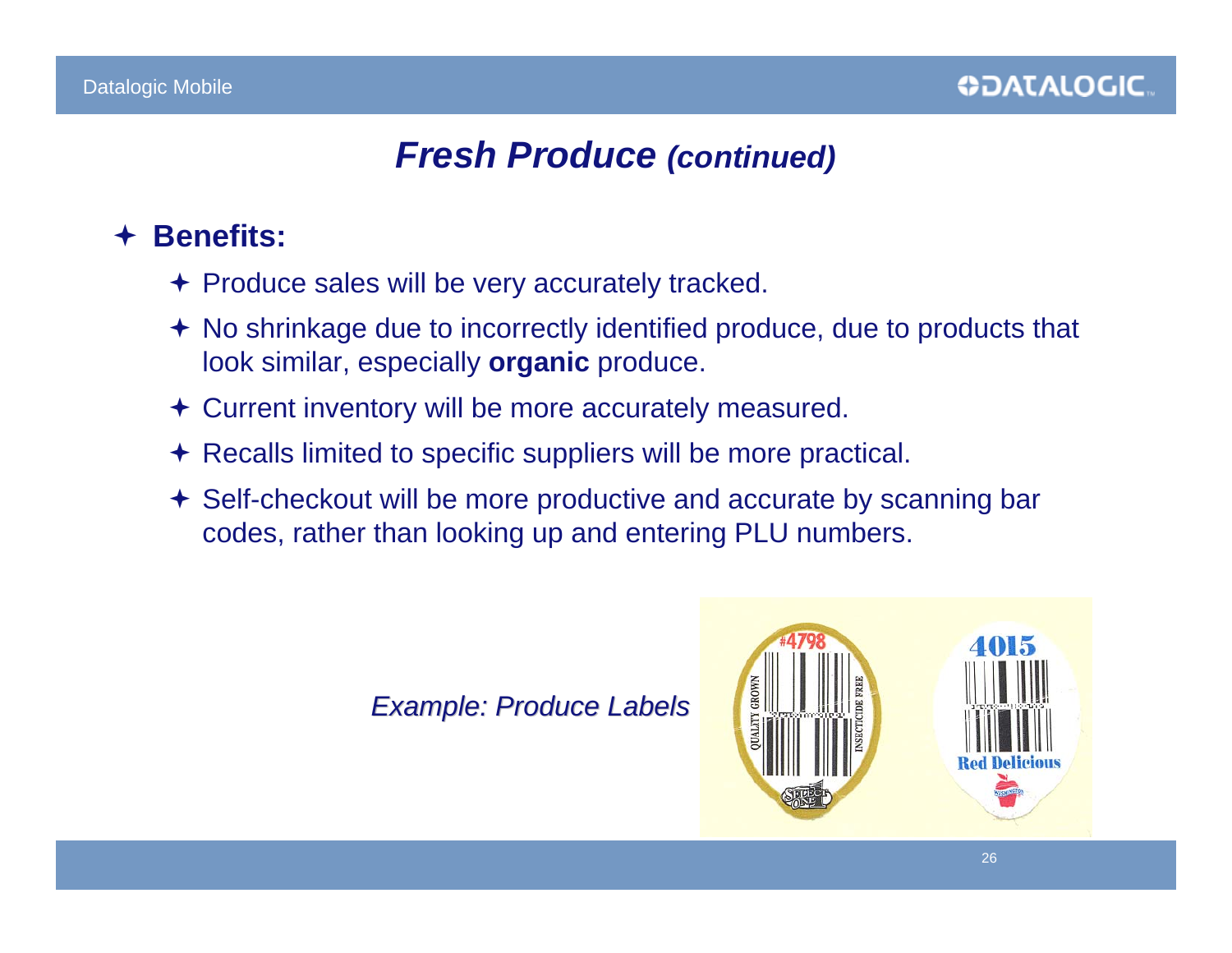#### *Variable-Measure Fresh Foods*

 **Current status:** GS1 and several industry associations are promoting use of GS1 DataBar across all categories of fresh foods – meat, poultry, fish, deli, bakery, dairy, etc. A few pilots are underway using GS1 DataBar Expanded labels typically encoding the supplier's GTIN, weight, price, lot number, and sell-by date.

#### **Impacts:**

- Changes will be required to a store's application software to deal with a different format for item identification and price.
- ← POS software changes will be required to take advantage of new information encoded in the GS1 DataBar, such as sell-by date and lot number.

*Example: Meat Example: Meat*

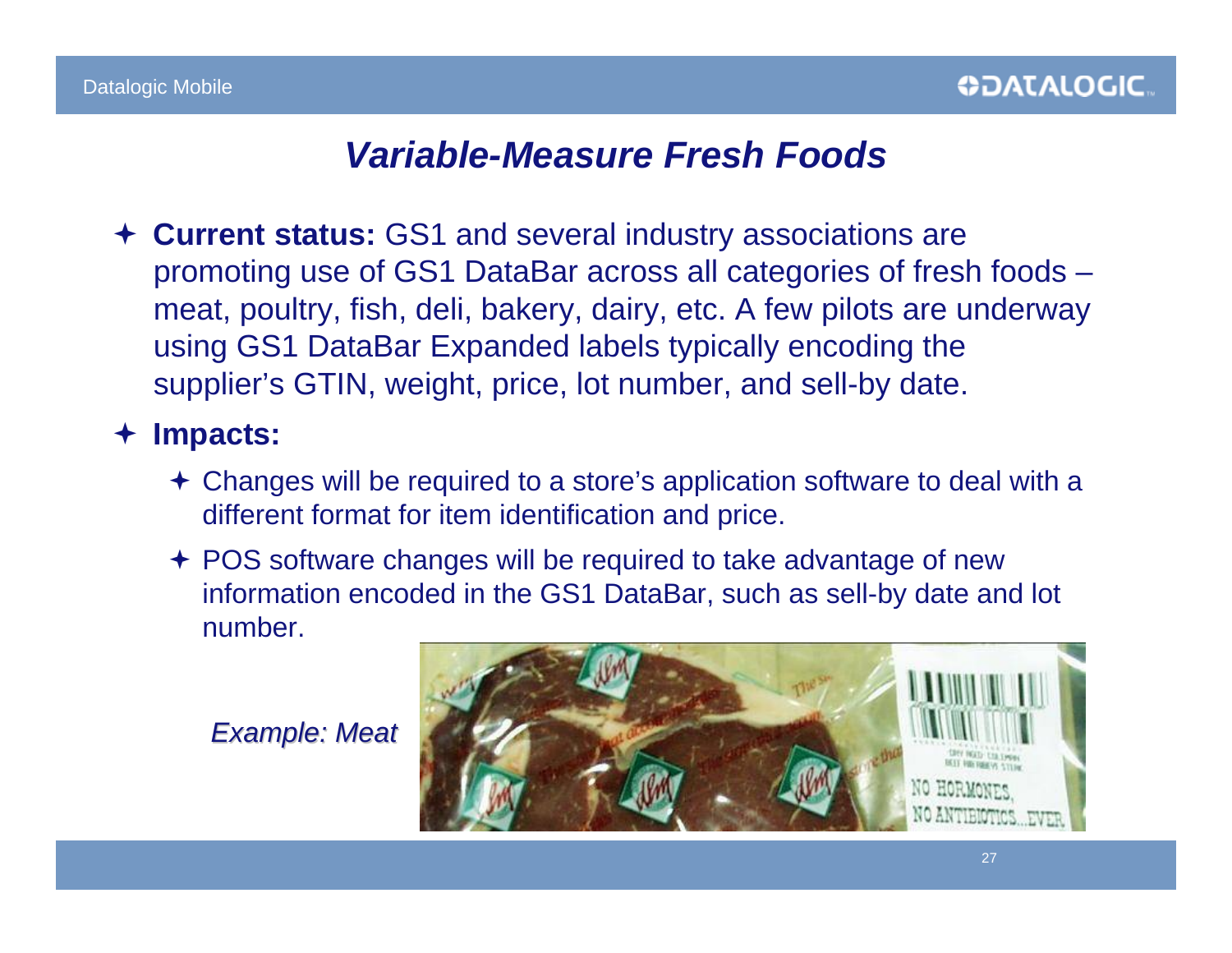#### *Variable-Measure Fresh Foods (continued)*

#### $\bigstar$ **Benefits:**

- Migration to GTIN-based identification will allow an unlimited number of products to be uniquely identified.
- GTINs unambiguously identify the source of the product, greatly enhancing traceability.
- Automated checking of sell-by dates prevents sale of outdated products.
- Very accurate data will be available for category management and shrink control.
- Adoption of GTIN for fresh foods identification will enable fresh foods to be managed in electronic commerce and data synchronization systems.

#### *Example: Meat Example: Meat*

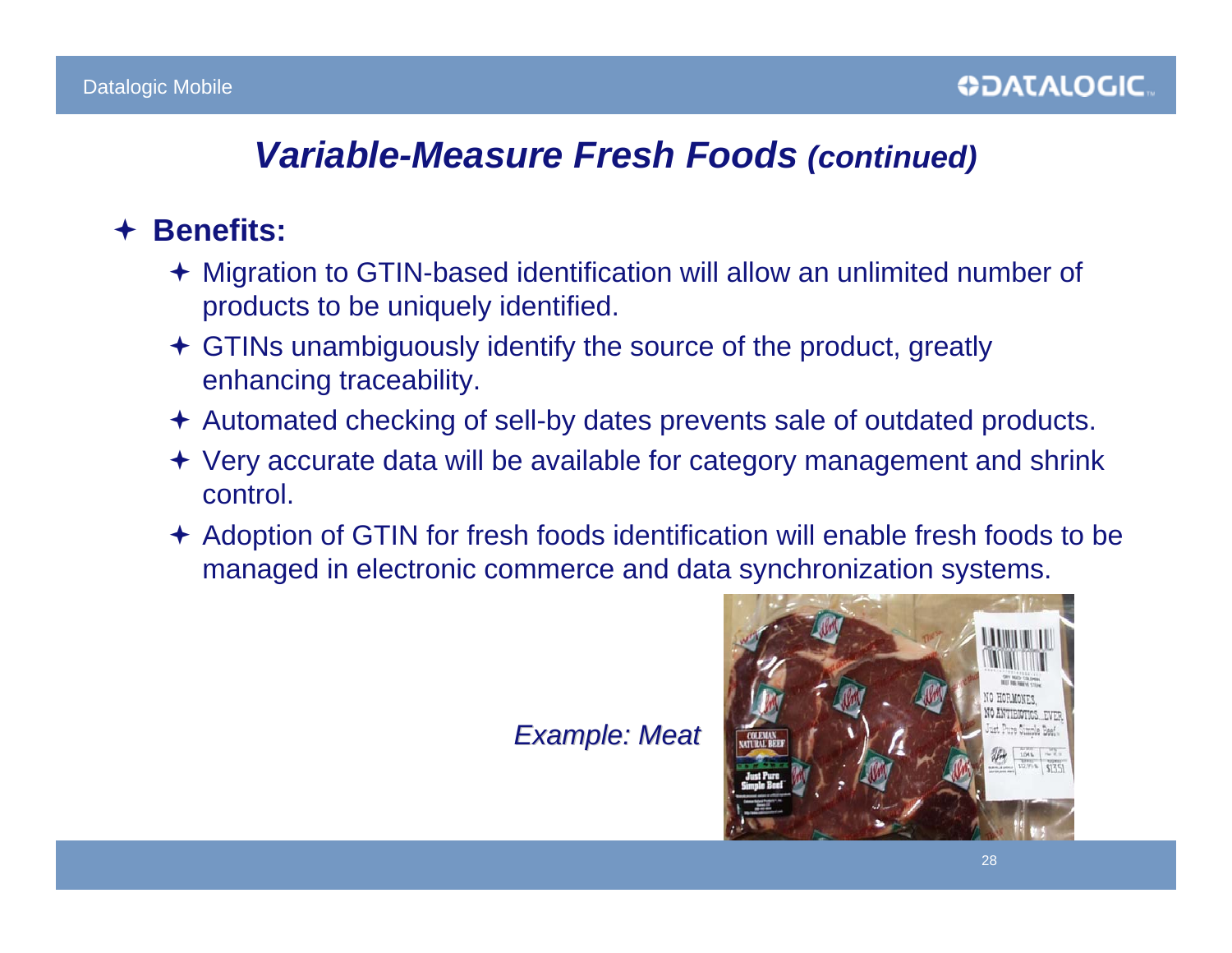### *Coupons*

 **Current status:** The first "interim" phase of new coupons started January 1, 2008. Interim coupons include both the current UPC-A bar code and a new GS1 DataBar Expanded code. The UPC-A bar code is scheduled to be dropped on January 1, 2010.

#### **Impacts:**

◆ By 2010 retailers will have to upgrade their coupon processing software to handle a different and expanded format of the information that appears on today's coupons.

#### Examples: Old Coupon, Interim Coupon, Final Coupon



on any 16 oz. Jemay dish soap Mountain Fresh Mother Assumption, AND Motor Street Clay ST, AND Sunny Lomon **Grease Cutting** 

Save 90¢

MANUFACTURER COUPON EXPIRES 12-31-08

UPC-A & GS1 DataBar Expanded GS1 DataBar Expanded Only up to 2008 up to 2008 2008 & 2009 2008 & 2009 2010 onwards 2010 onwards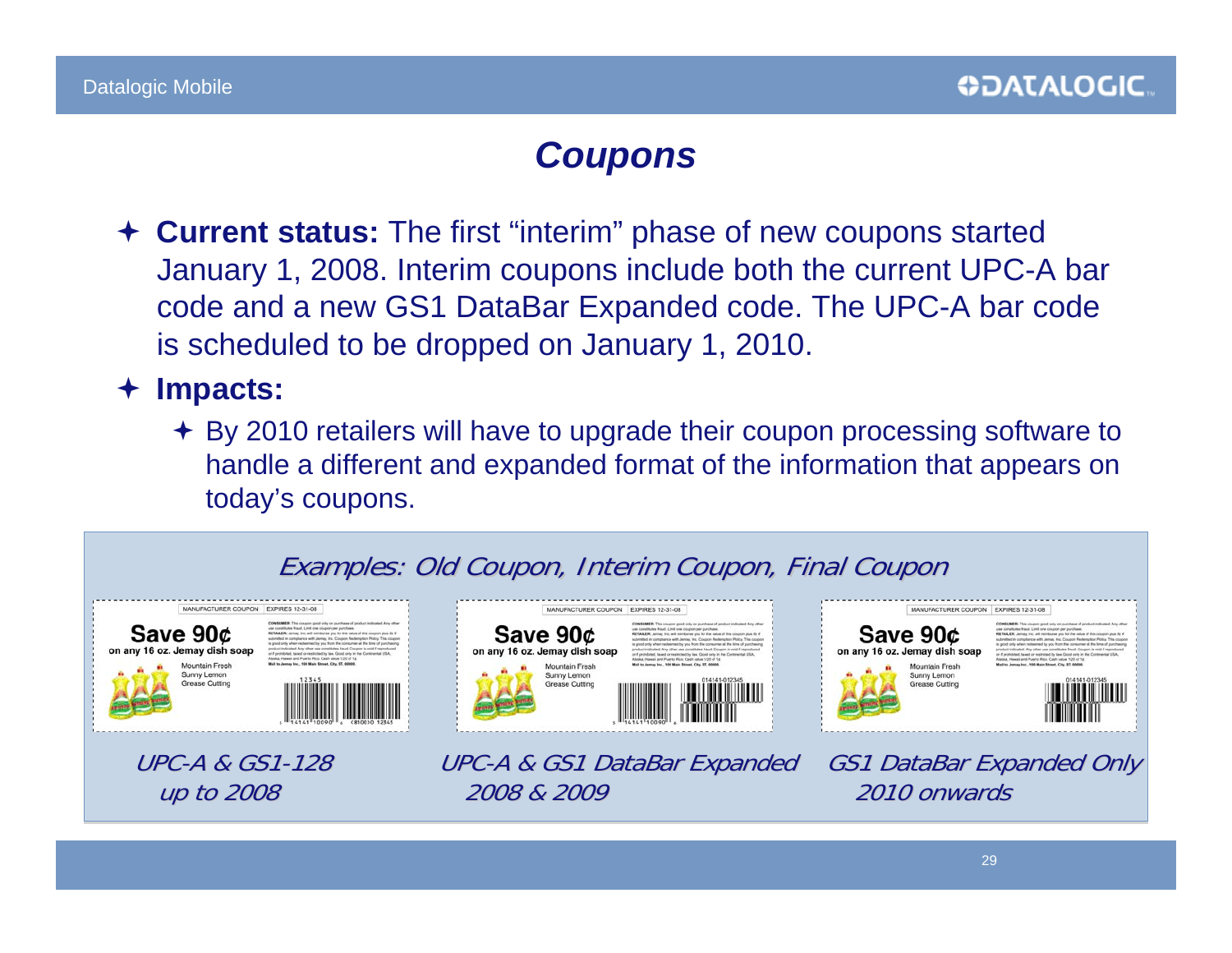#### *Coupons (continued)*

#### $\bigstar$ **Benefits:**

- New coupons encode the entire Company Prefix (enabling reliable identification of the issuer).
- New coupons vastly expand the number of purchase requirements and cents off combinations from the current limitation of only 100.
- New coupons allow detailed specification of offer requirements involving up to three product purchases.
- New coupons facilitate complete validation of the coupon at the point-of-sale (rarely done today).

*Example: Interim Coupon Example: Interim Coupon*

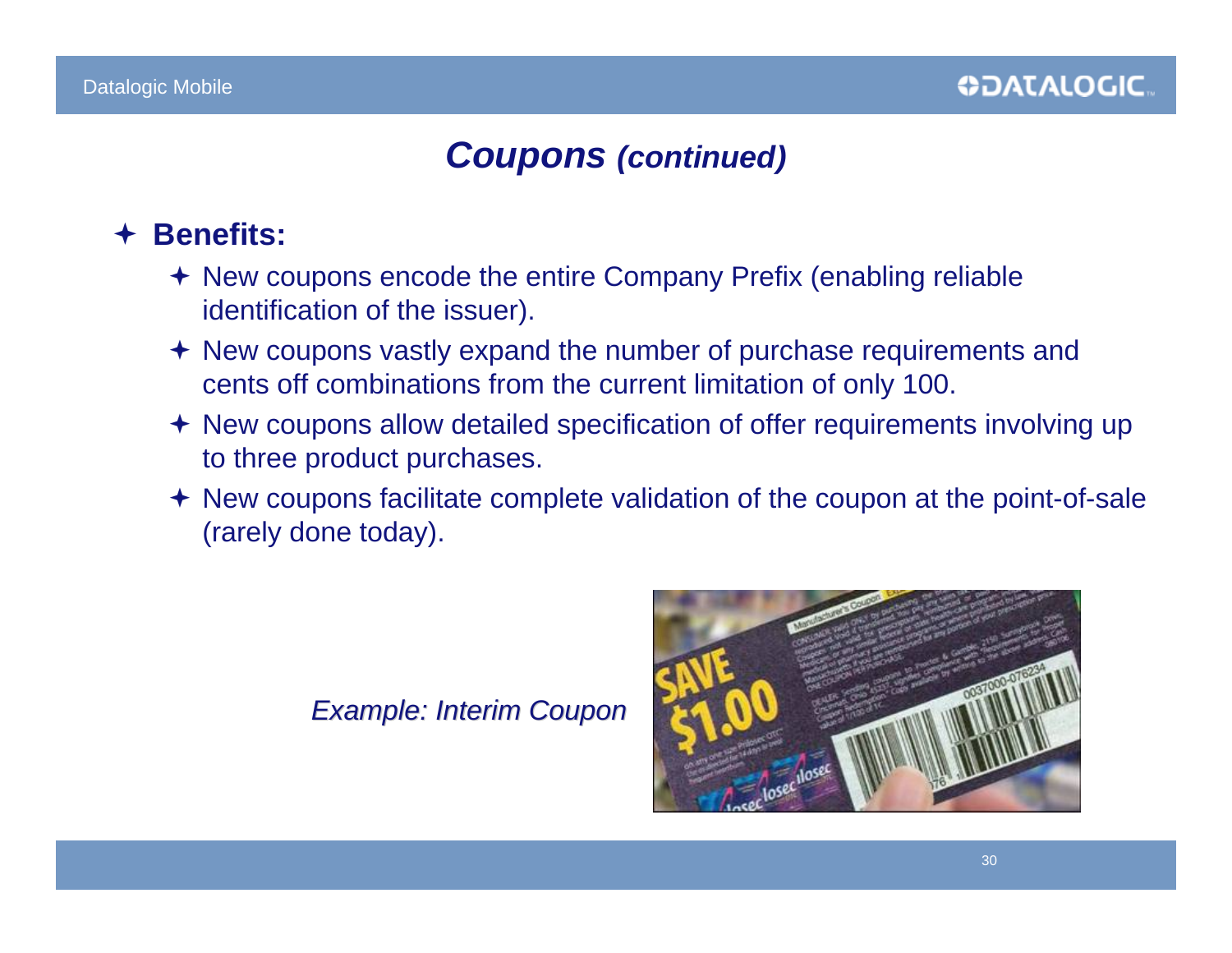#### *Points to Remember*

- Current retail product identification systems are outdated
- GS1 DataBar is a mature technology that can meet the new requirements
- The industry is lining up in support of GS1 DataBar
- Applications standards are being developed for
	- Packaged goods starting in 2010
	- Fresh produce in pilot test
	- Variable measure fresh foods in pilot test
	- Coupons interim phase today, final phase in 2010
- It's time to plan and budget for store system hardware and software upgrades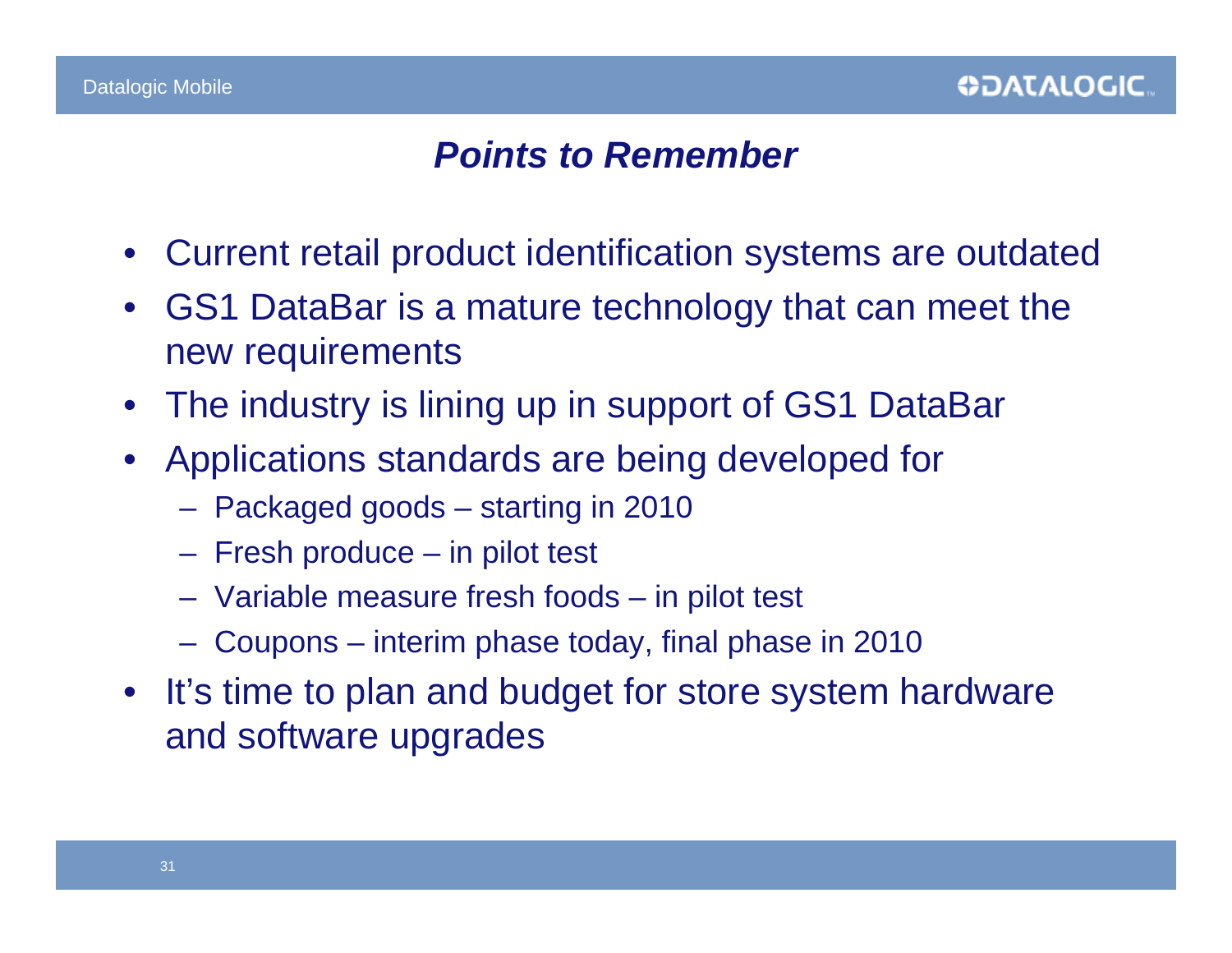#### For more information:

http://www.gs1.org/productssolutions/barcodes/databar